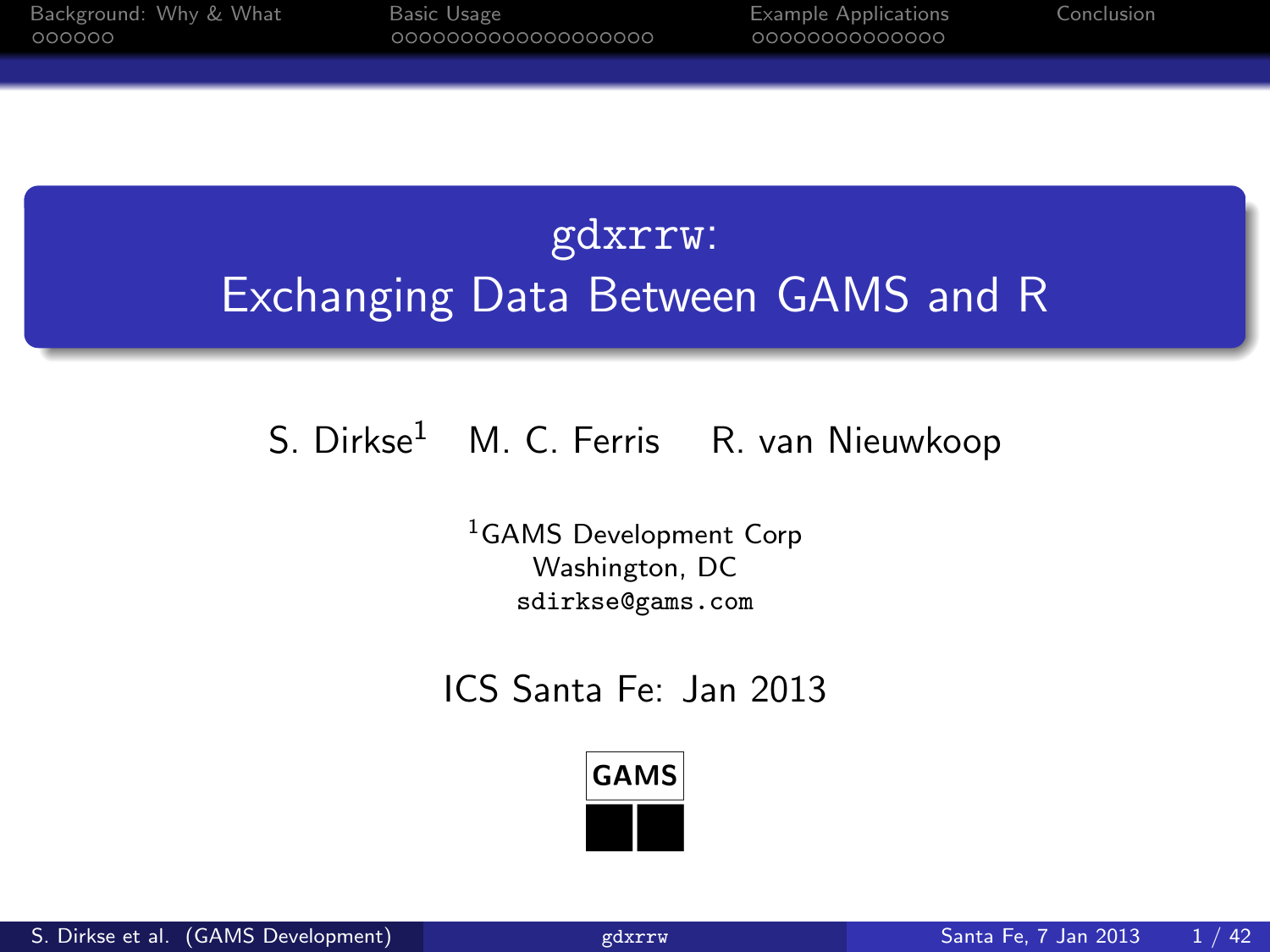# **Outline**

#### [Background: Why & What](#page-2-0)

- **•** [Foundation](#page-2-0)
- [Why R?](#page-3-0)
- [What is GDX?](#page-6-0)

#### 2 [Basic Usage](#page-8-0)

- [Reading data](#page-8-0)
- **•** [Usage detail](#page-9-0)
- [Writing data](#page-25-0)

#### 3 [Example Applications](#page-27-0)

- [Euro TSP](#page-27-0)
- [Visualization with maps](#page-33-0)

### **[Conclusion](#page-41-0)**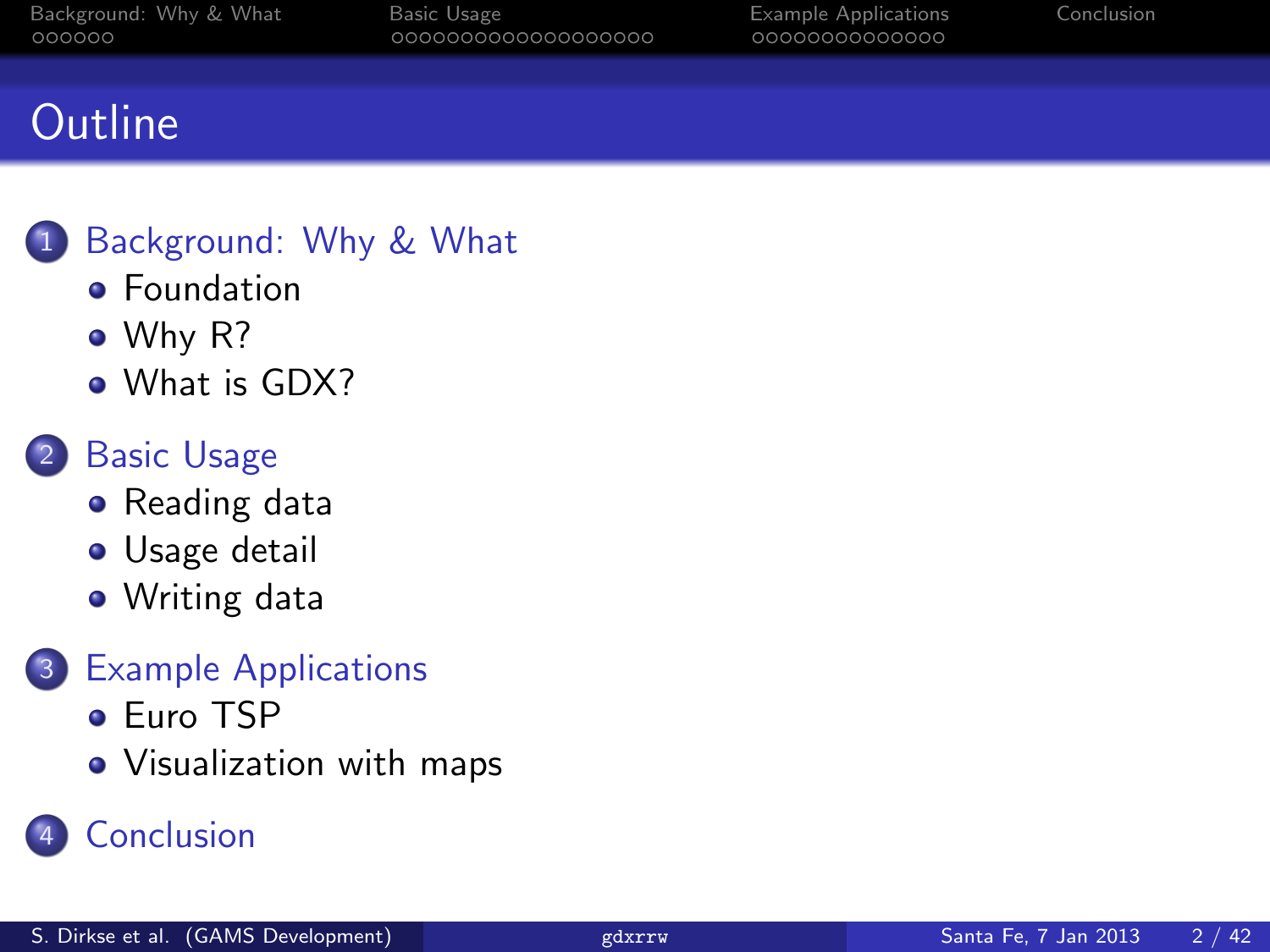<span id="page-2-0"></span>

[Foundation](#page-2-0)

# GAMS Philosophy 101

- Layered architecture with separation of
	- Model and data
	- Model and user interface
- Open architecture and interfaces to other systems
	- GDX (Gams Data eXchange) data hugely important
	- GDX tools (from GAMS and 3rd parties)
	- GDX API to exchange data with other apps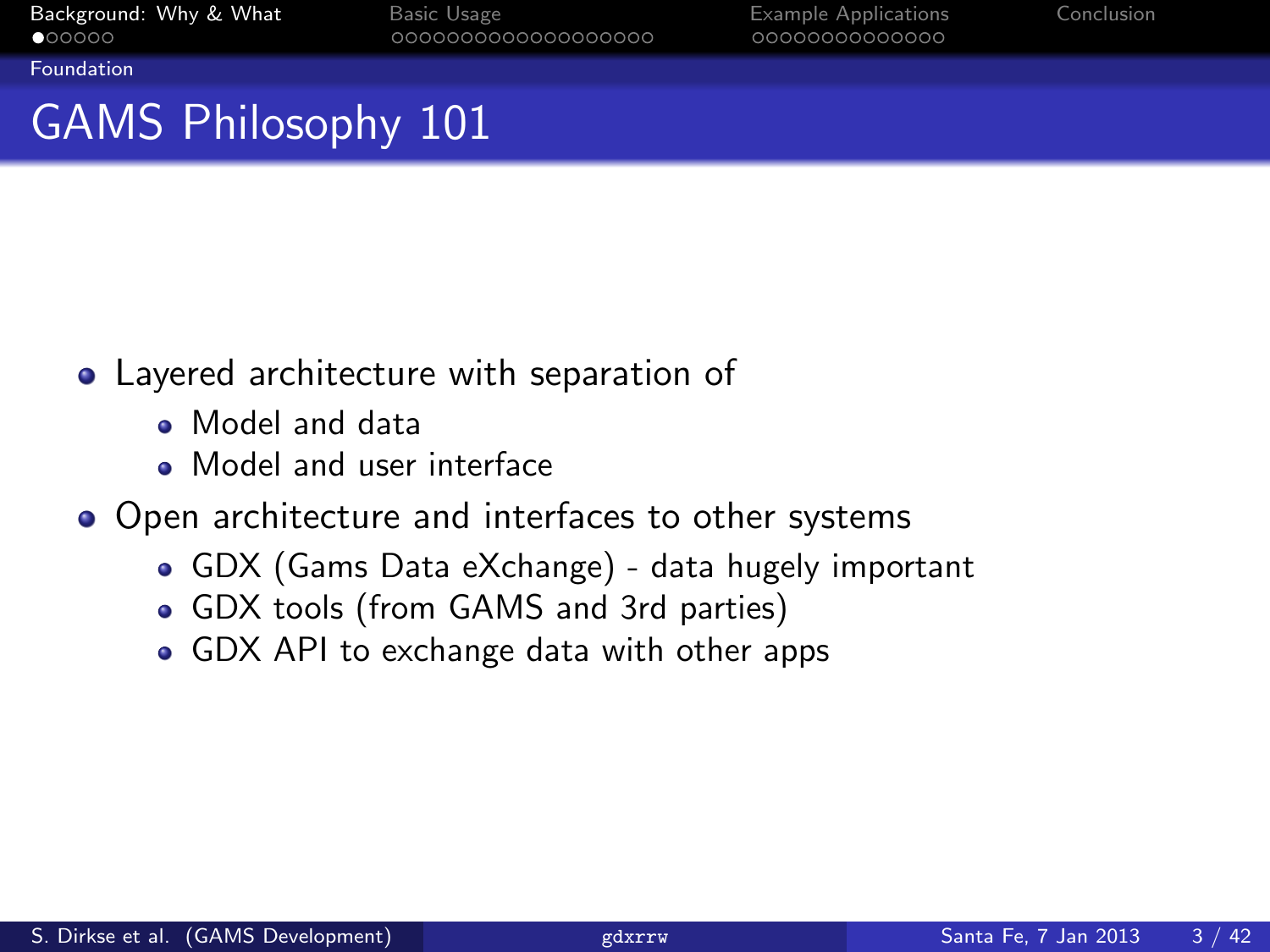<span id="page-3-0"></span>

[Why R?](#page-3-0)

## R Advantages

- R is a powerful, feature-packed software package
	- **•** Statistics
	- Data analysis, manipulation, and visualization
	- Programming prototyping and development
	- Application-specific packages: thousands available
		- More statistics
		- Finance
		- Computational biology / bioinformatics (Bioconductor)
- R is free and easy to install, update, and augment
- R is fun to use: TMTOWTDI
	- There's more than one way to do it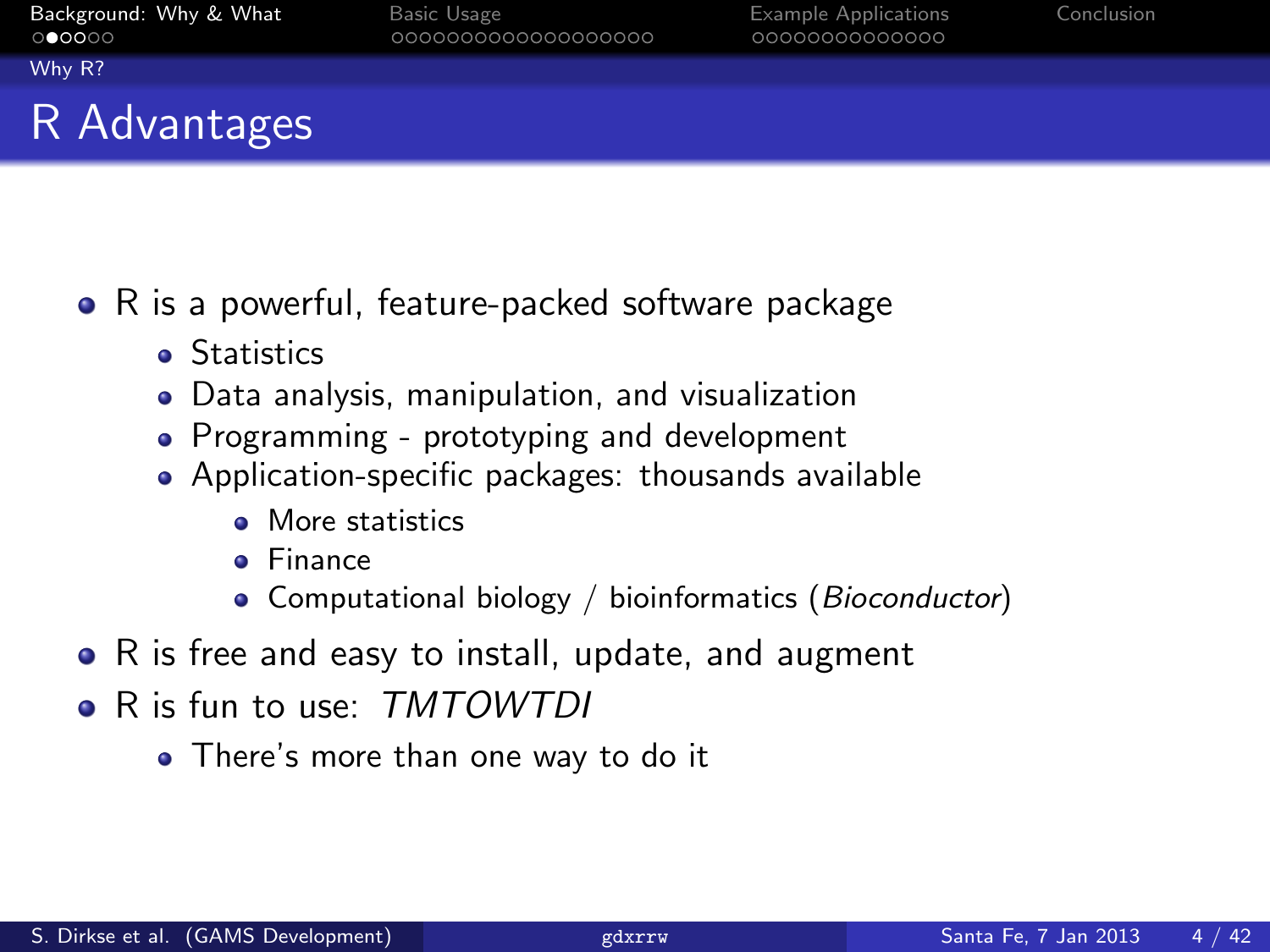<span id="page-4-0"></span>

[Why R?](#page-4-0)

# Software Use in Data Analysis Competitions



• Software used in data analysis competitions in 2011

Source: <http://r4stats.com/articles/popularity>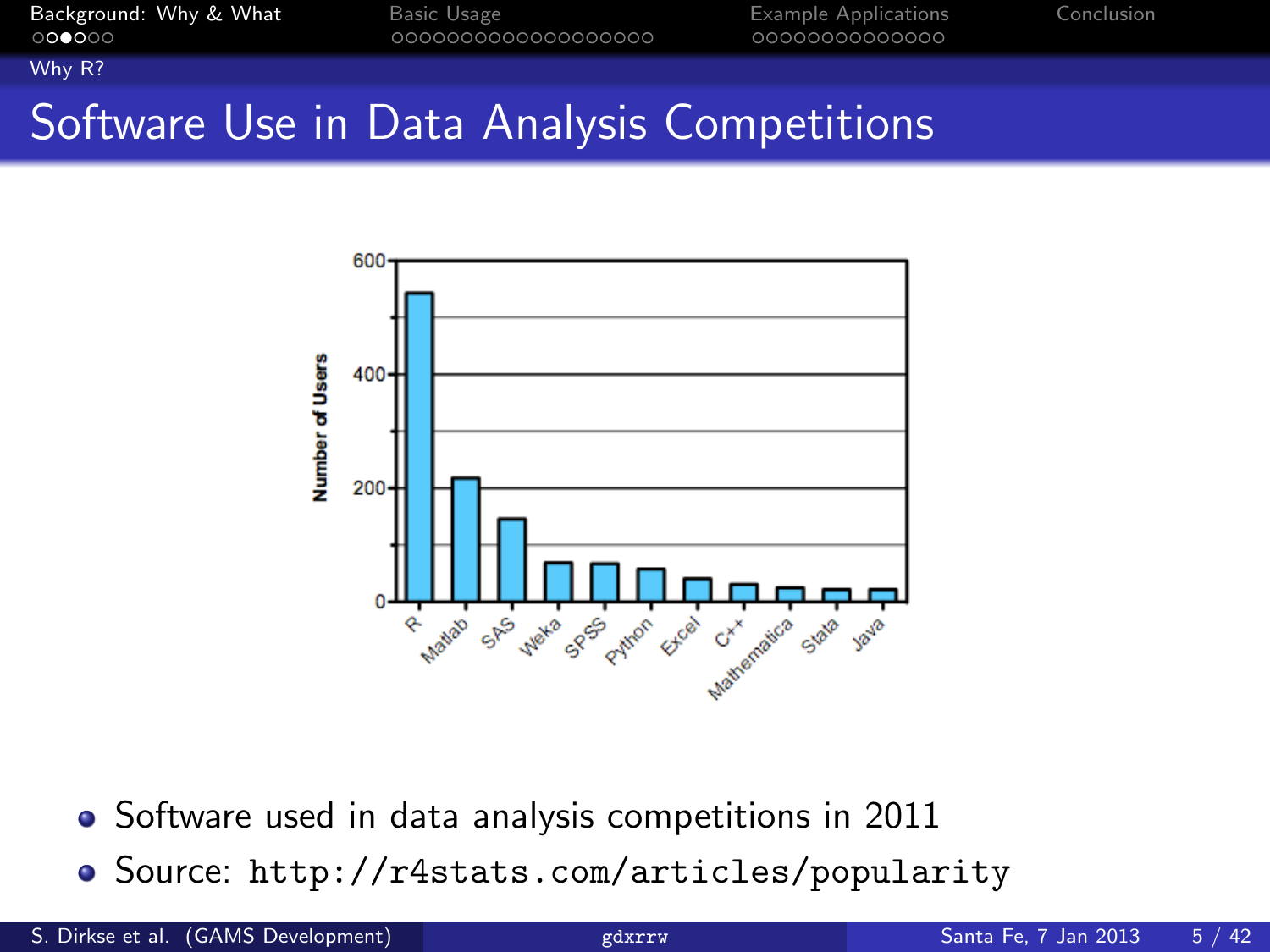<span id="page-5-0"></span>

#### [Why R?](#page-5-0)

# Language Use Survey

| What programming languages you used for data mining / data analysis<br>in the past 12 months? [570 voters] |       |  |  |
|------------------------------------------------------------------------------------------------------------|-------|--|--|
| R (257)                                                                                                    | 45%   |  |  |
| SQL (184)                                                                                                  | 32%   |  |  |
| <b>Python (140)</b>                                                                                        | 25%   |  |  |
| Java (139)                                                                                                 | 24%   |  |  |
| SAS (121)                                                                                                  | 21%   |  |  |
| MATLAB (83)                                                                                                | 15%   |  |  |
| $C/C++$ (73)                                                                                               | 13%   |  |  |
| Unix shell/awk/gawk/sed (59)                                                                               | 10%   |  |  |
| Perl (45)                                                                                                  | 7.9%  |  |  |
| Hadoop/Pig/Hive (35)                                                                                       | 6.1%  |  |  |
| Lisp $(4)$                                                                                                 | 10.7% |  |  |
| Other (70)                                                                                                 | 12.0% |  |  |
| None $(7)$                                                                                                 | 1.2%  |  |  |

#### **•** Language use survey

Source: <http://r4stats.com/articles/popularity>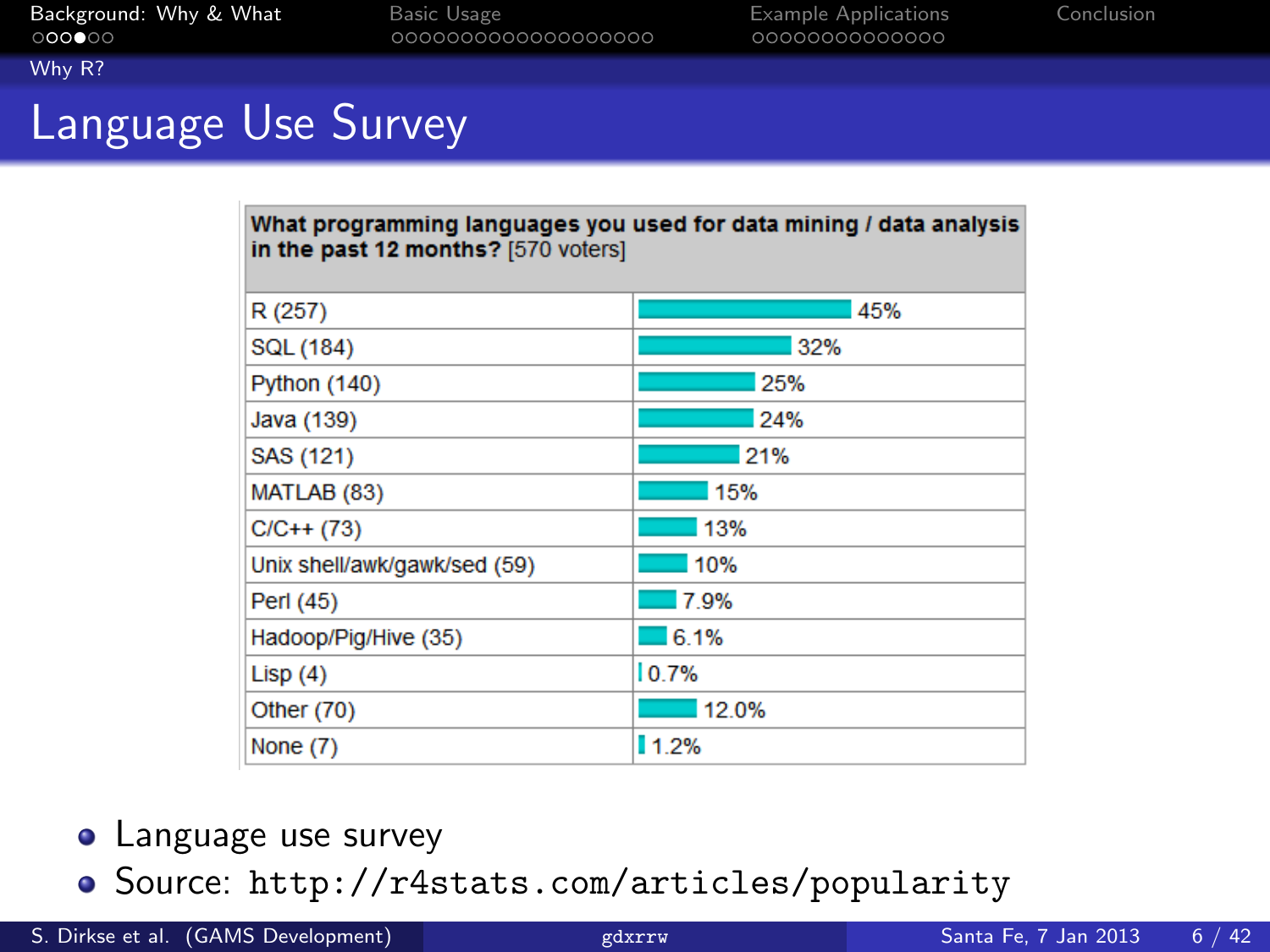0000000000000

<span id="page-6-0"></span>

[What is GDX?](#page-6-0)

# GDX Advantages

- Platform independent
- Fully precise data are stored in a binary format
- **•** Efficient: careful coding, sparsity, compression
- Supported by freely available utilities
- Standards-based: format is documented, tested, supported, and used in many applications
- Language independent: published interfaces for many languages, e.g.  $C/C++$ ,  $C#$ , Java, VB, Python, Delphi
- Validated data
	- No syntax errors in input
	- consistent: no duplicates, contradictions, etc.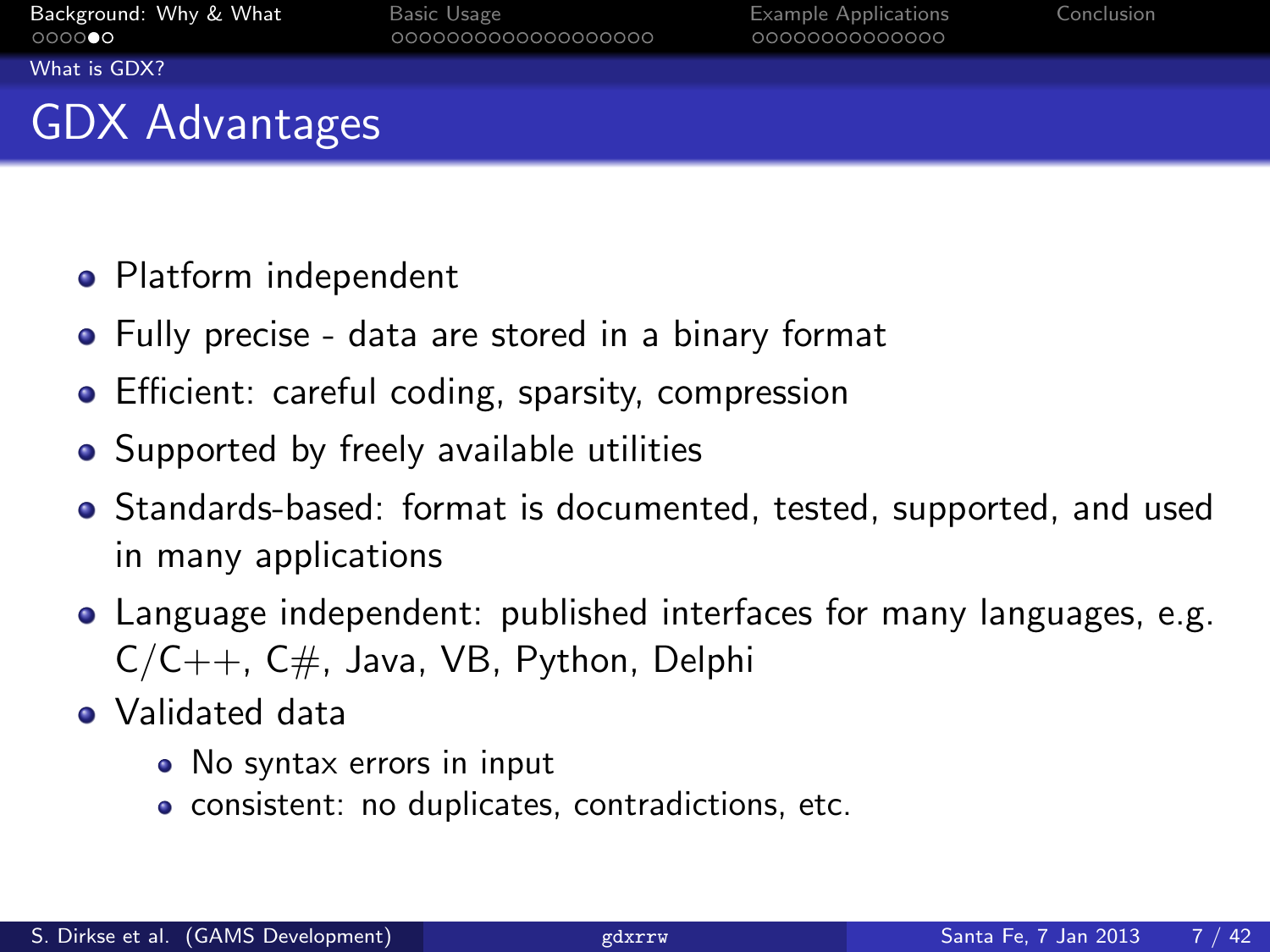0000000000000

<span id="page-7-0"></span>

[What is GDX?](#page-7-0)

# The GAMS Data Format

- GAMS & GDX use a relational data model
	- Parameters and sets are indexed by *labels*, not integers
	- The union of labels used forms an ordered universe
- Data is stored in *sparse form*
- Set data a collection of labels is a set
	- One-dimensional sets make the foundation
	- N-dimensional tuples build (sub)sets from this
- Parameter data numeric
	- Behave like N-dim sets, but with values
- Special values INF, eps, NA (missing)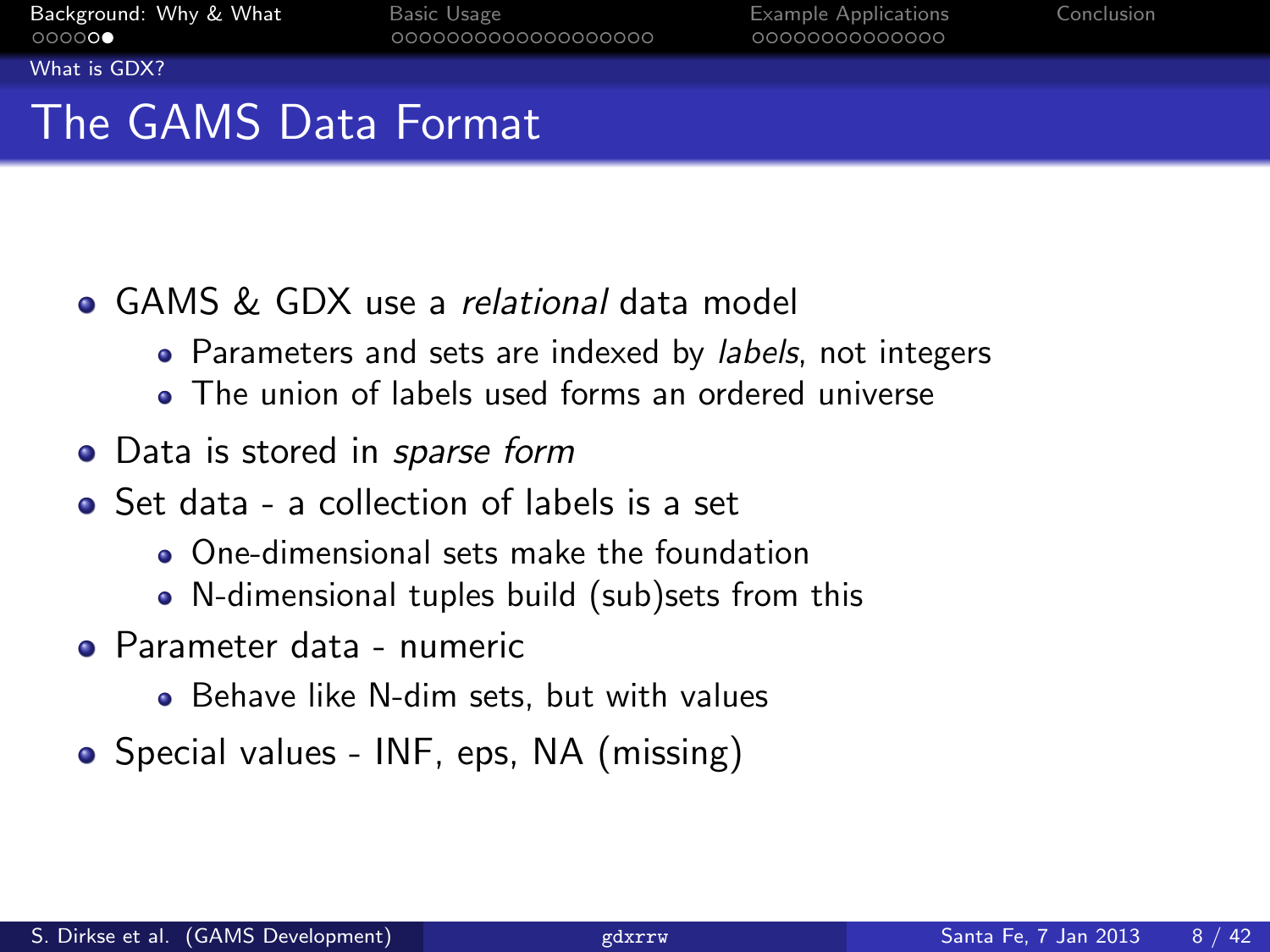<span id="page-8-0"></span>

[Reading data](#page-8-0)

# rgdx Introduction

- Reads one symbol per call
- **•** rgdx argument list controls what is read and how
- Both sparse and full forms allowed for data output
- Many other options exist for handling special cases
	- user-defined UEL filters: limit and/or reorder the data
	- compression: removes zero rows and columns in the data
	- Options for handling GAMS special values like EPS
- **o** rgdx.set, rgdx.param are convenience wrappers
	- Output is a data frame with domain sets as factors
	- Sparse format: one row per nonzero
	- Implemented in R source, they call rgdx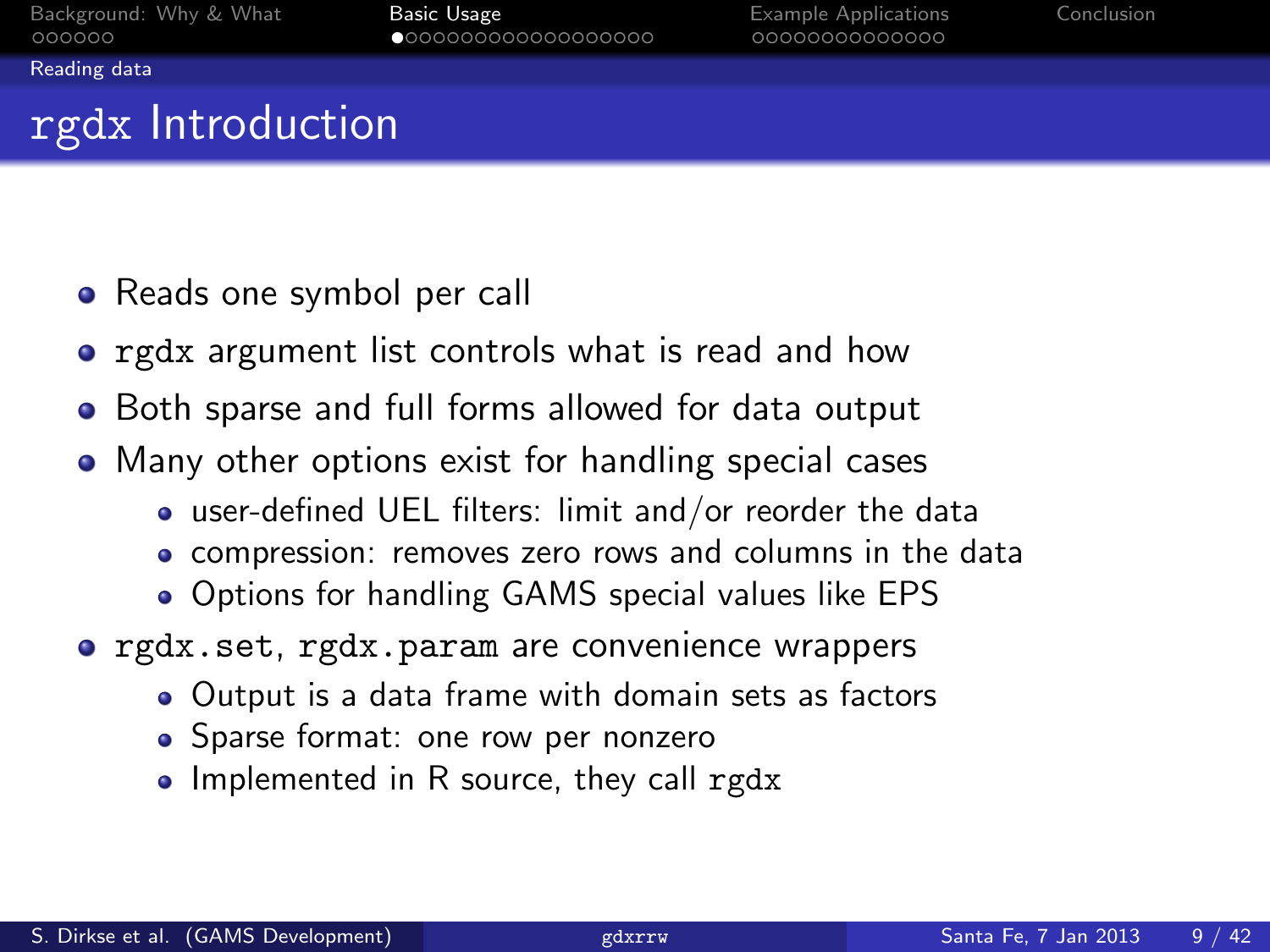<span id="page-9-0"></span>

[Usage detail](#page-9-0)

## Generating a GDX file

```
Sets
          i canning plants ' / seattle , san—diego , monterey / '<br>'markets '         / new—vork . chicago . topeka . sa'
                          / new-york , chicago , topeka , santaFe /
  ii(i) ′active plants' / seattle , san-diego /
  \overrightarrow{ii}\overrightarrow{i} ) \overrightarrow{i} active markets '/ new-york, chicago , topeka /
  ii (i, i) 'open routes' ;
ii (i \cdot i) = \text{ves}:
Parameters
  a(i) ' capacity of plant i in cases' /
    seattle 350
    san-diego 600
    monterey 400
  /
  b(i) 'demand at market i in cases' /
    new-vork 325
    chicago 300
    topeka 275
    \frac{1}{2}s anta\overline{5}e 375
  / ;
Table d(i, j) 'distance in 1K miles'<br>new-vork chicago topeka
             new-york chicago topeka santaFe<br>2.404 1.733 1.455 1.176
seattle 2.404 1.733 1.455 1.176
san-diego 2.429 1.729 1.274 0.670
monterey 2.570 1.856 1.435 0.890 :
Scalar f 'freight: \frac{5}{\cos \theta} /1K miles ' /90/;
execute_unload 'trans':
```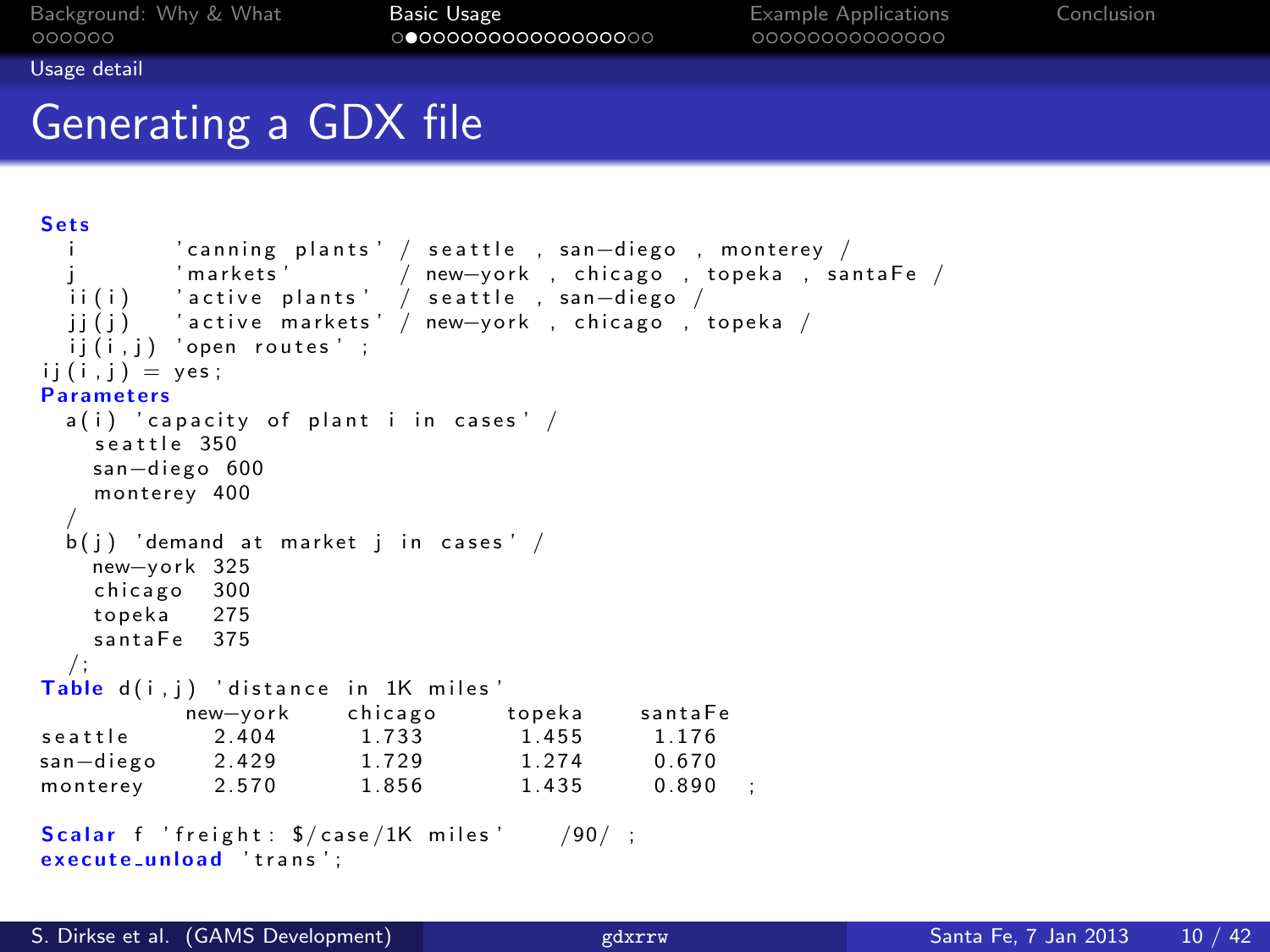<span id="page-10-0"></span>

[Usage detail](#page-10-0)

## Loading the package

```
library(gdxrrw)
igdx()
## The GDX library has been loaded
## GDX library load path: /gams_64/phoenix
rgdx("?")
## R-file source info: Id: gdxrrw.c 36421 2012-11-10 00:18:39Z sdirkse
(fdf <- rgdx.scalar("trans", "f"))
## [1] 90
## attr(,"symName")
## [1] "f"
```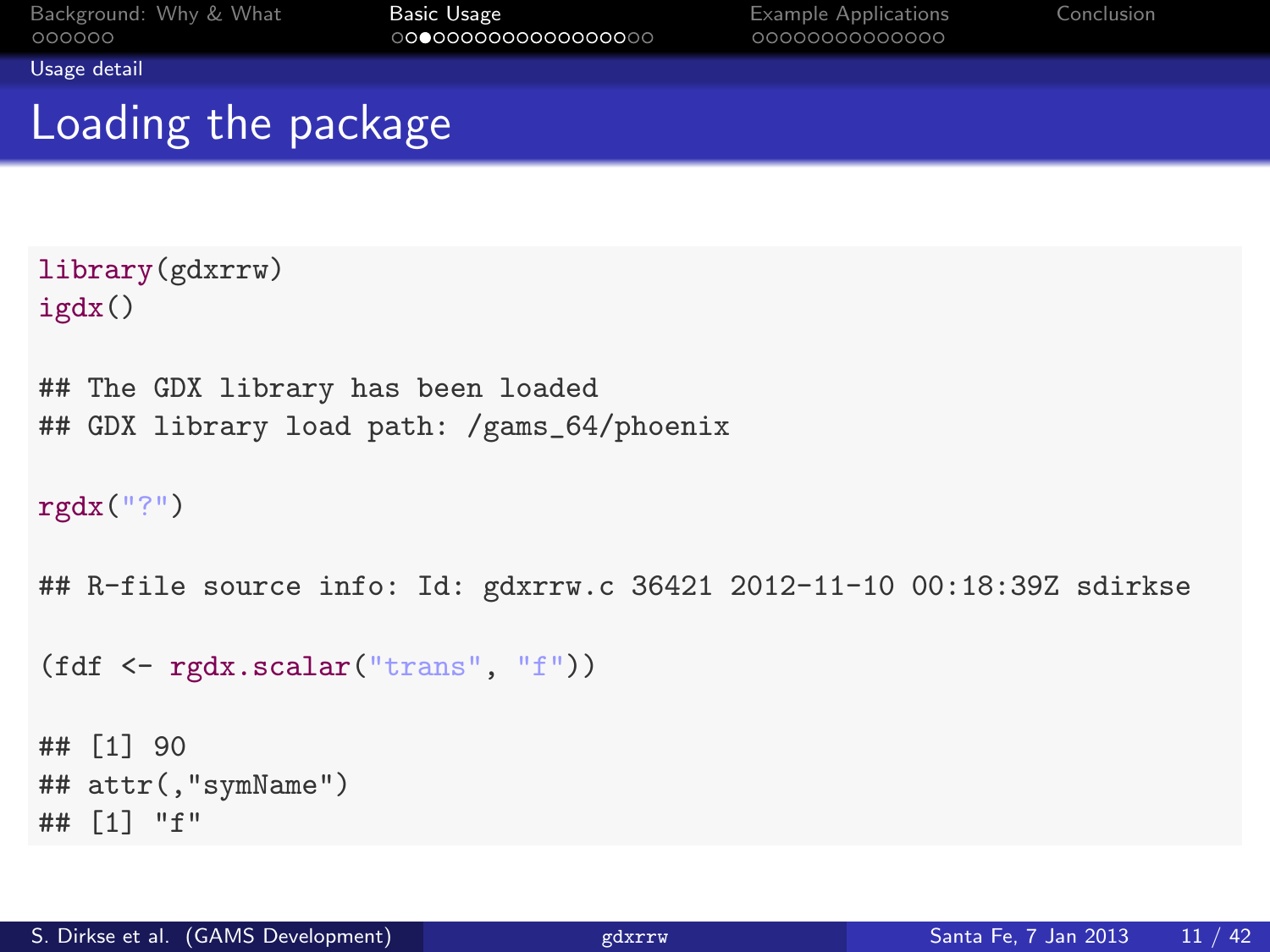<span id="page-11-0"></span>

[Usage detail](#page-11-0)

## gdxInfo: reading meta-data

```
info \leq gdxInfo("trans", dump = F, returnDF = T)
info[c("sets", "parameters")]
## $sets
## name index dim card text doms
## 1 i 1 1 3 canning plants 0
## 2 j 2 1 4 markets 0
## 3 ii 3 1 2 active plants 1
# # 4 j j 4 1 3 active markets 2 # 5 j 5 2 12 open routes 1, 2
## 5 ij 5 2 12 open routes 1, 2
##
## $parameters
## name index dim card text doms
## 1 a 6 1 3 capacity of plant i in cases 1
## 2 b 7 1 4 demand at market j in cases 2
                          distance in 1K miles 1, 2
## 4 f 9 0 1 freight: $/case/1K miles
```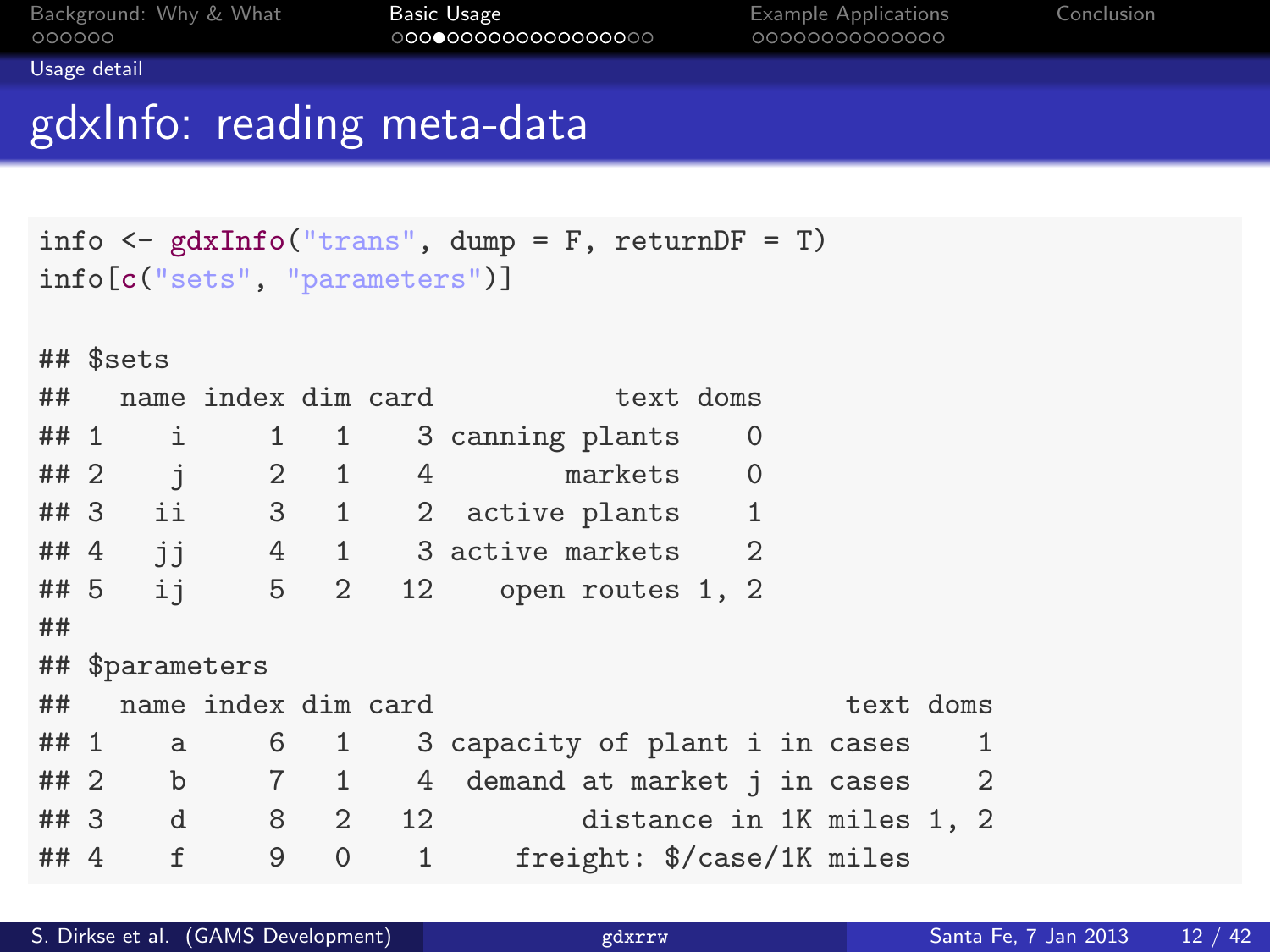<span id="page-12-0"></span>

[Usage detail](#page-12-0)

#### rgdx.set: reading sets as dataframes

```
(idf \leftarrow rgdx.set('trans', 'i'))\pm\texttt{\#} i
## 1 seattle
## 2 san-diego
## 3 monterey
str(idf) ; idf$i
## 'data.frame': 3 obs. of 1 variable:
## $ i: Factor w/ 7 levels "seattle","san-diego",..: 1 2 3
\# - attr(*, "symName") = chr "i"\# + attr(*, "domains")= chr "*"
## [1] seattle san-diego monterey
## Levels: seattle san-diego monterey new-york chicago topeka santaFe
```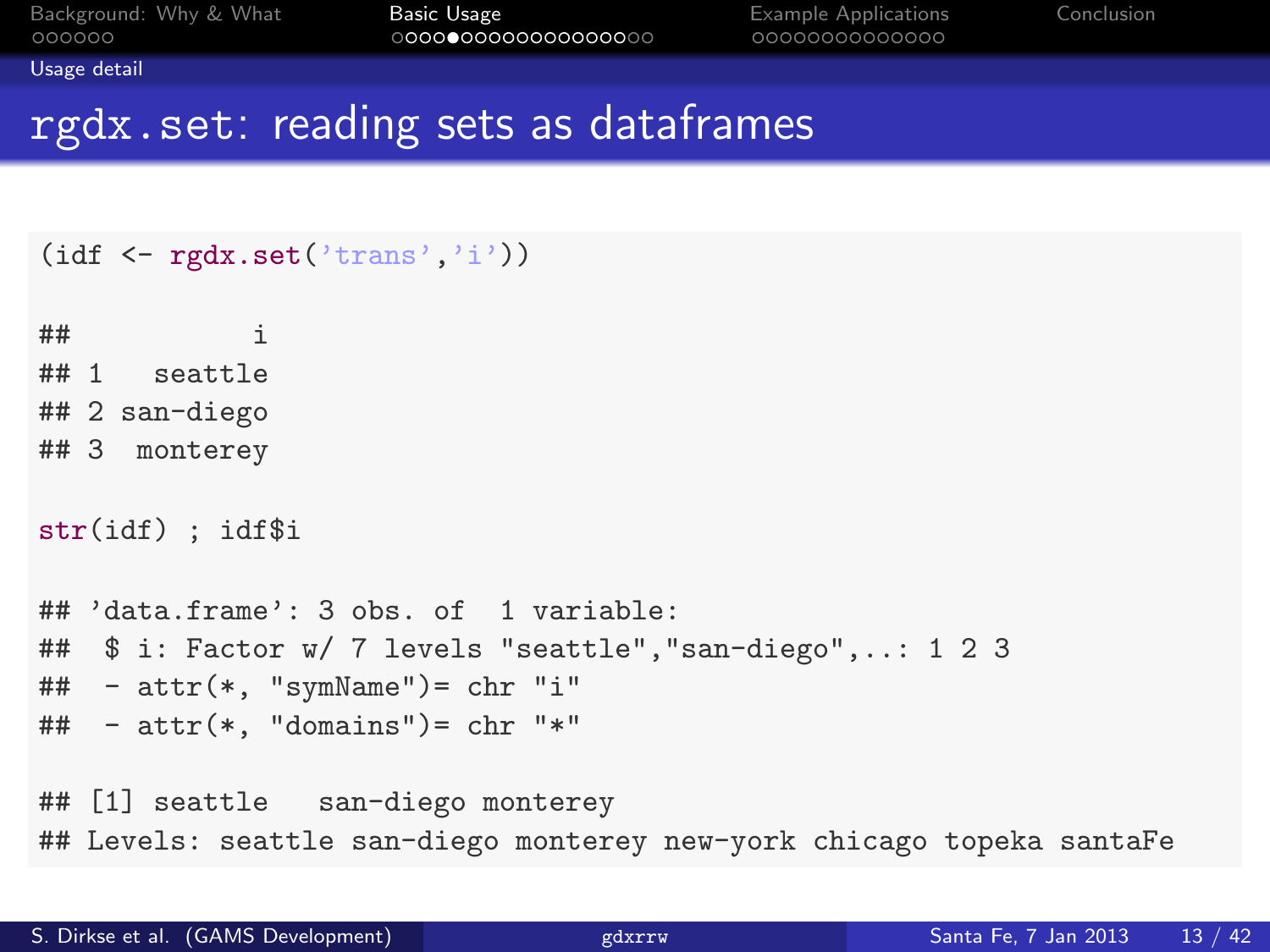<span id="page-13-0"></span>

[Usage detail](#page-13-0)

#### rgdx.set: reading subsets as dataframes

```
(iidf \leftarrow rgdx.set('trans','ii'))
\# \# \qquad \qquad \qquad \qquad \qquad \qquad \qquad \qquad \qquad \qquad \qquad \qquad \qquad \qquad \qquad \qquad \qquad \qquad \qquad \qquad \qquad \qquad \qquad \qquad \qquad \qquad \qquad \qquad \qquad \qquad \qquad \qquad \qquad \qquad \qquad ## 1 seattle
## 2 san-diego
str(iidf) ; iidf$i
## 'data.frame': 2 obs. of 1 variable:
## $ i: Factor w/ 3 levels "seattle","san-diego",..: 1 2
## - attr(*, "symName")= chr "ii"
\# - attr(*, "domains")= chr "i"
## [1] seattle san-diego
## Levels: seattle san-diego monterey
```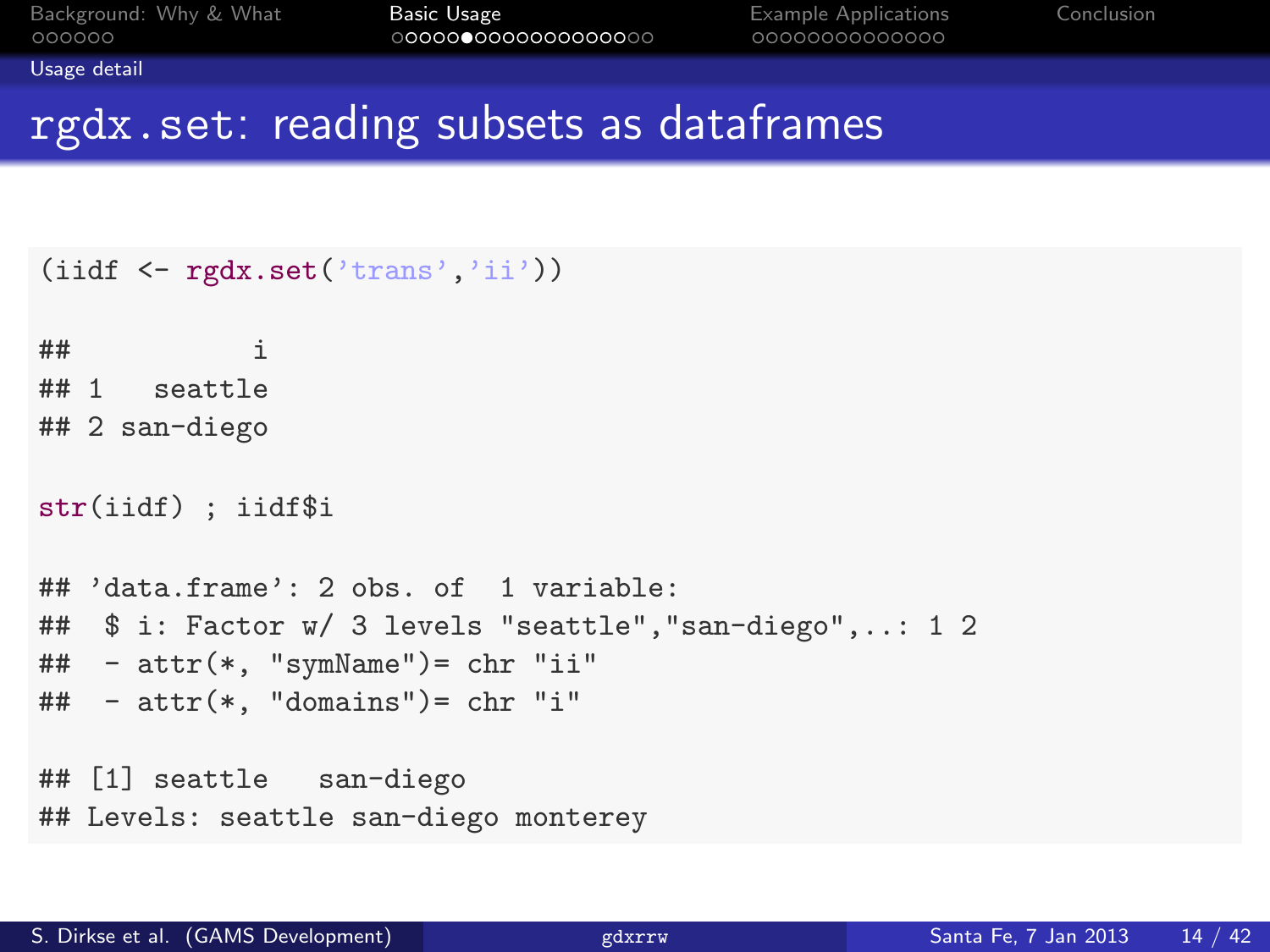<span id="page-14-0"></span>

[Usage detail](#page-14-0)

### rgdx: reading sets as lists

```
jlst \leftarrow rgdx("trans", list(name = "j"))
str(jlst)
## List of 7
## $ name : chr "j"
## $ type : chr "set"
## $ dim : int 1
## $ val : num [1:4, 1] 4 5 6 7
## $ form : chr "sparse"
## $ uels :List of 1
## ..$ : chr [1:7] "seattle" "san-diego" "monterey" "new-york" ...
## $ domains: chr "*"
```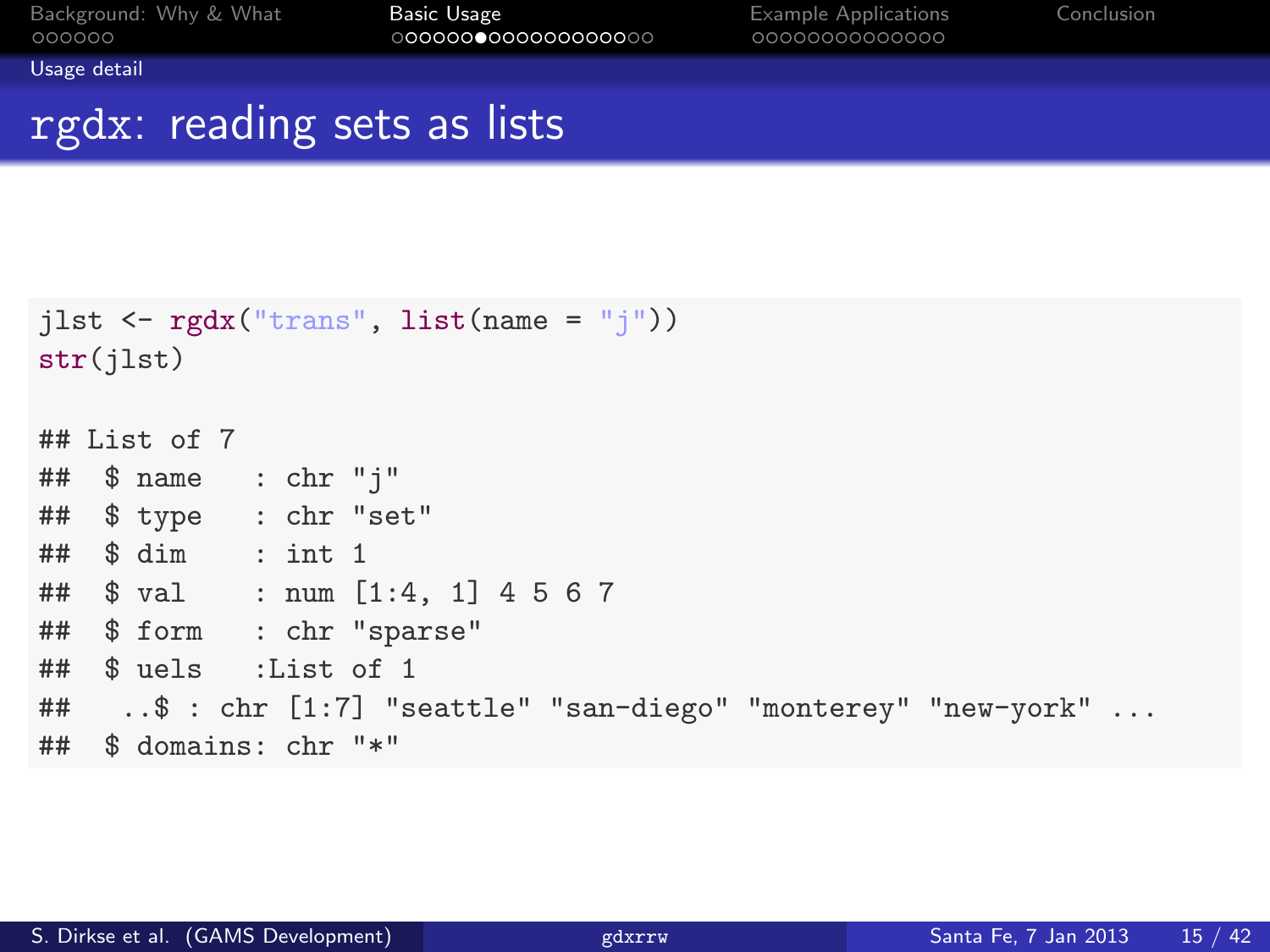<span id="page-15-0"></span>

[Usage detail](#page-15-0)

## rgdx: reading sets as lists

|    |                          |                  | jlst[c("val", "uels")] |  |                                                                       |  |
|----|--------------------------|------------------|------------------------|--|-----------------------------------------------------------------------|--|
|    | $##$ $val$<br>$##$ [, 1] |                  |                        |  |                                                                       |  |
|    | ## $[1, 1]$ 4            |                  |                        |  |                                                                       |  |
|    | ## [2, ] 5               |                  |                        |  |                                                                       |  |
|    | ## $[3, 3]$ 6            |                  |                        |  |                                                                       |  |
|    | ## $[4,]$ 7              |                  |                        |  |                                                                       |  |
| ## |                          |                  |                        |  |                                                                       |  |
|    | ## \$uels                |                  |                        |  |                                                                       |  |
|    |                          | ## $$uels[[1]]$  |                        |  |                                                                       |  |
|    |                          |                  |                        |  | ## [1] "seattle" "san-diego" "monterey" "new-york" "chicago" "topeka" |  |
|    |                          | ## [7] "santaFe" |                        |  |                                                                       |  |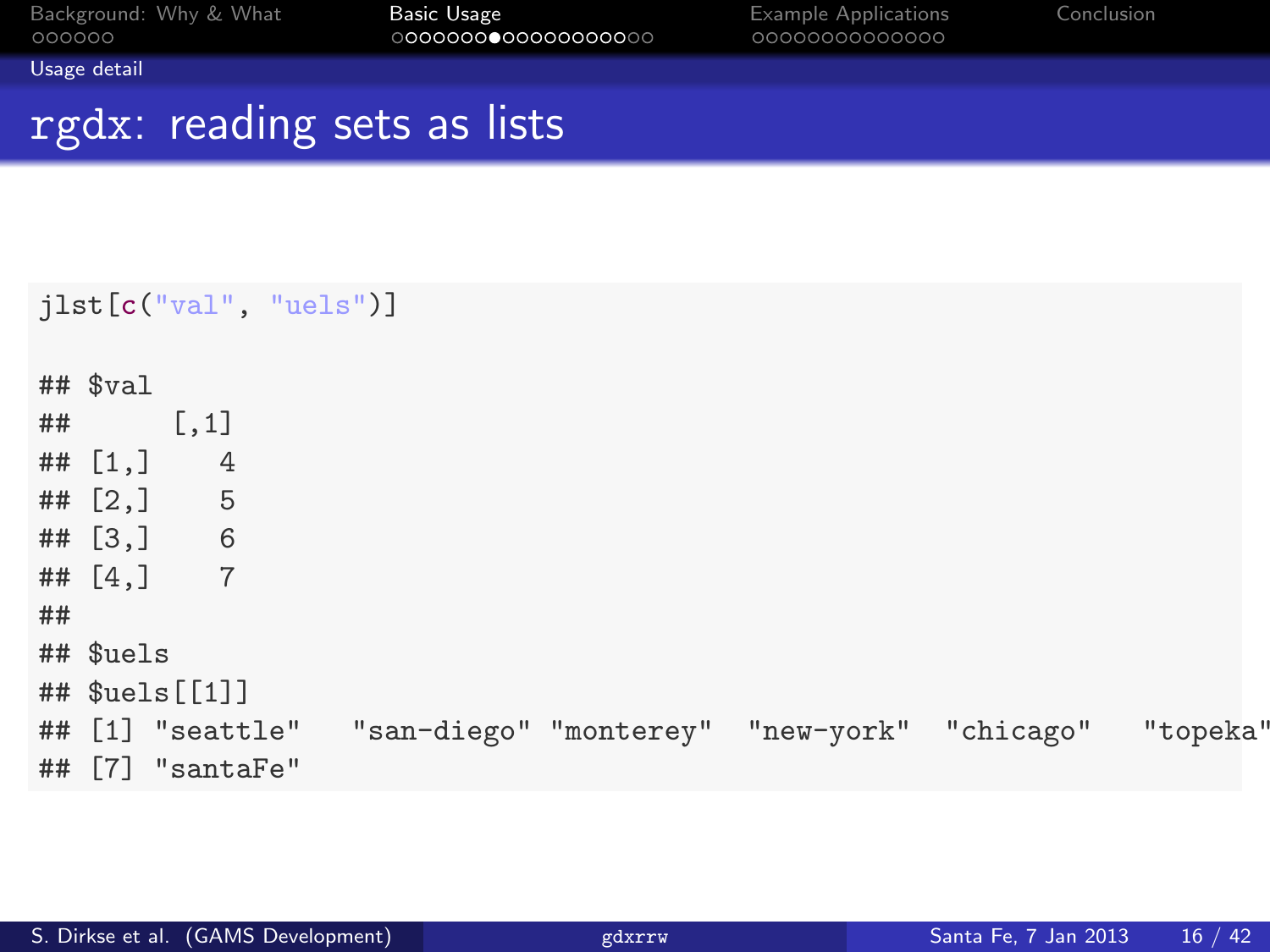<span id="page-16-0"></span>

[Usage detail](#page-16-0)

## rgdx: reading subsets as lists

```
jjlst \leftarrow rgdx("trans", list(name = "jj"))
jjlst[c("val", "uels", "domains")]
## $val
## [,1]
## [1,] 1
## [2,] 2
## [3,] 3
##
## $uels
## $uels[[1]]
## [1] "new-york" "chicago" "topeka" "santaFe"
##
##
## $domains
## [1] "j"
```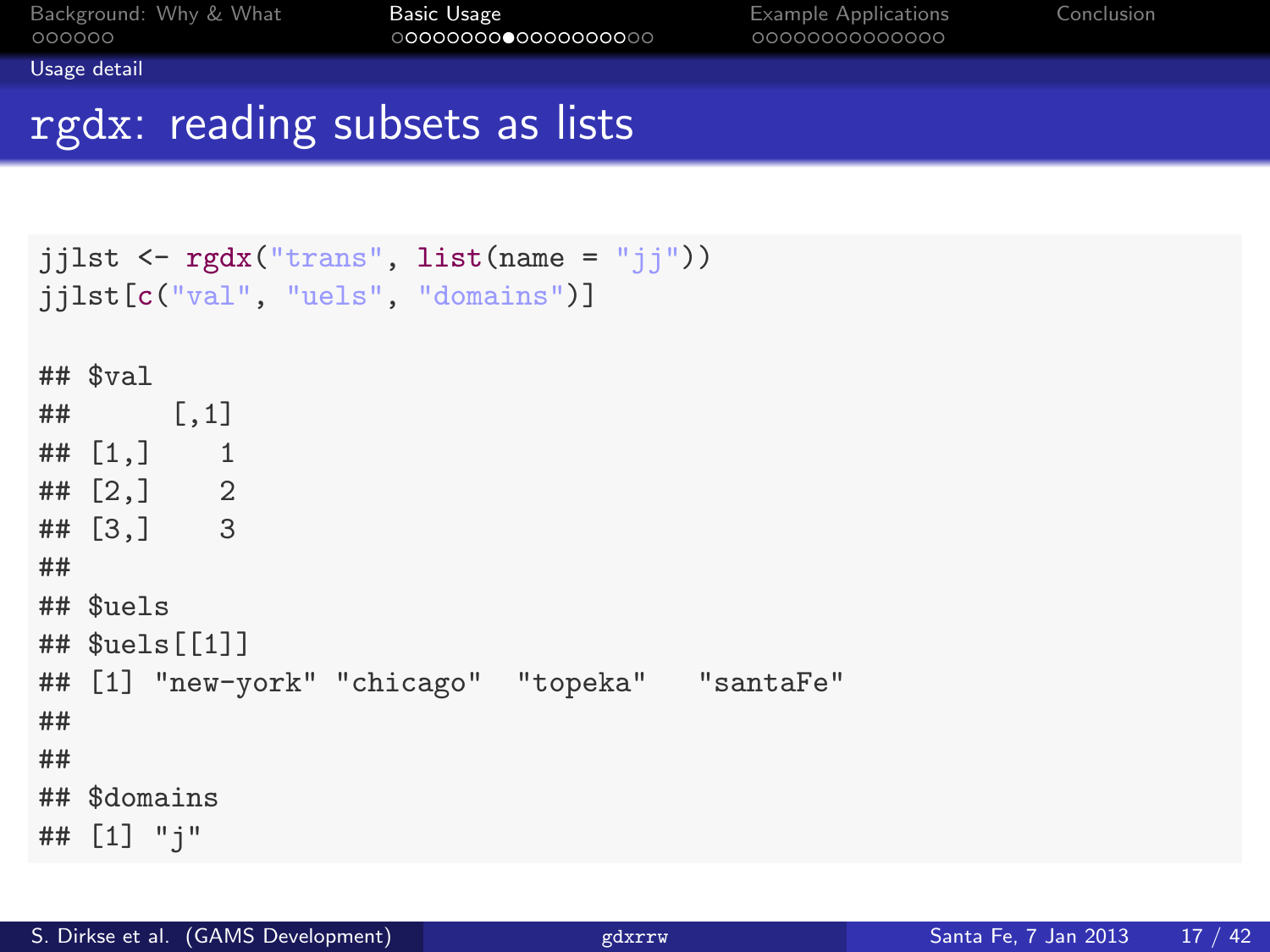<span id="page-17-0"></span>

[Usage detail](#page-17-0)

### rgdx.set: sparse form

```
(ijdf <- rgdx.set("trans", "ij"))
```

| ##   |     | i         | İ        |
|------|-----|-----------|----------|
| ## 1 |     | seattle   | new-york |
| ## 2 |     | seattle   | chicago  |
| ##3  |     | seattle   | topeka   |
| ##4  |     | seattle   | santaFe  |
| ##   | - 5 | san-diego | new-york |
| ##   | 6   | san-diego | chicago  |
| ##   | 7   | san-diego | topeka   |
| ##   | 8   | san-diego | santaFe  |
| ##   | 9   | monterey  | new-york |
| ##   | 10  | monterey  | chicago  |
| ##   | 11  | monterey  | topeka   |
| ##   | 12  | monterey  | santaFe  |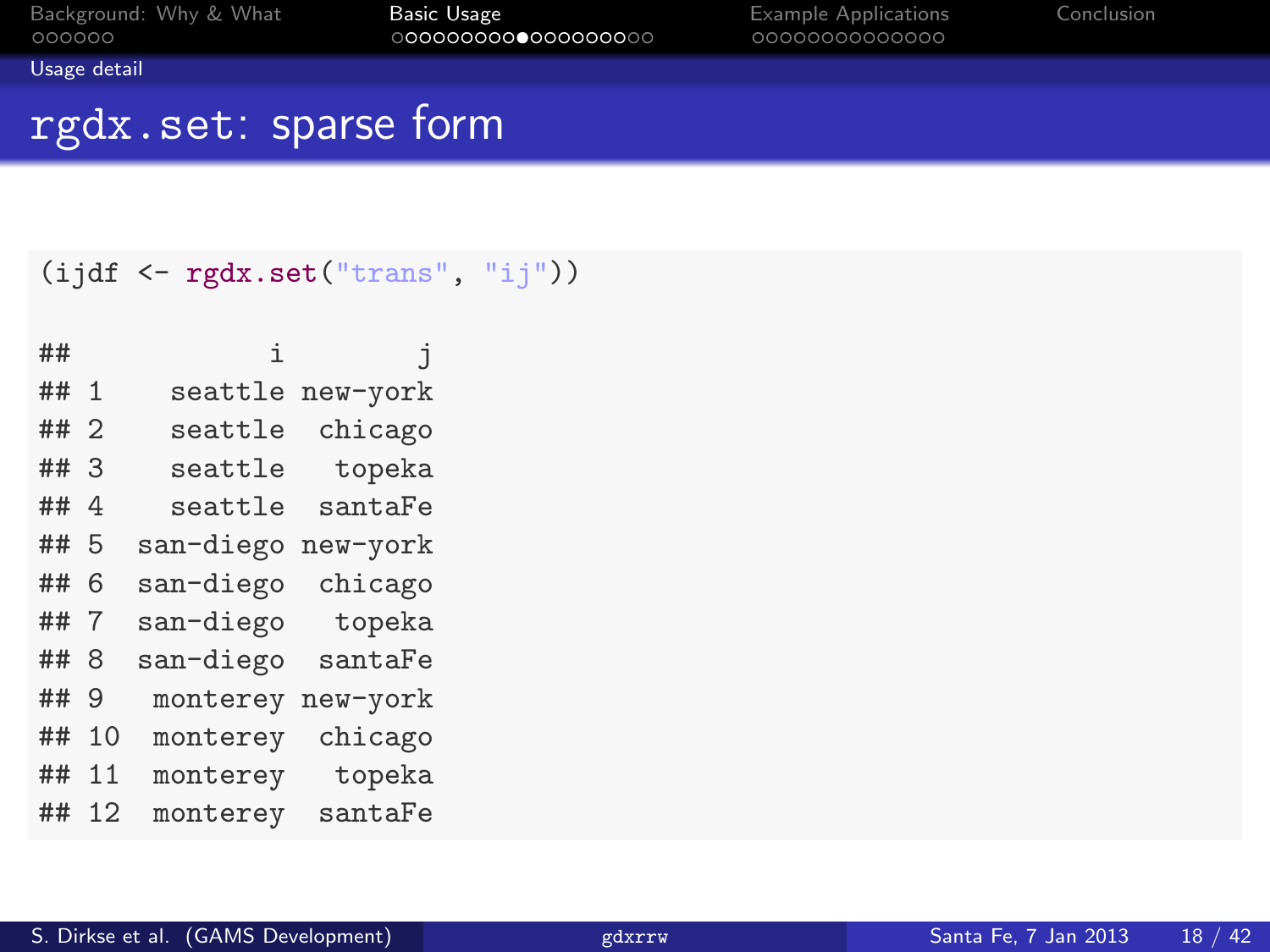<span id="page-18-0"></span>

[Usage detail](#page-18-0)

### rgdx.set: sparse form

```
str(iidf)## 'data.frame': 12 obs. of 2 variables:
## $ i: Factor w/ 3 levels "seattle", "san-diego", ..: 1 1 1 1 2 2 2 2 3 3 .
## $ j: Factor w/ 4 levels "new-york", "chicago",..: 1 2 3 4 1 2 3 4 1 2 ..
## - attr(*, "symName")= chr "ij"
\# - attr(*, "domains")= chr "i" "j"
ijdf$i
## [1] seattle seattle seattle seattle san-diego san-diego san-diego
## [8] san-diego monterey monterey monterey monterey
## Levels: seattle san-diego monterey
```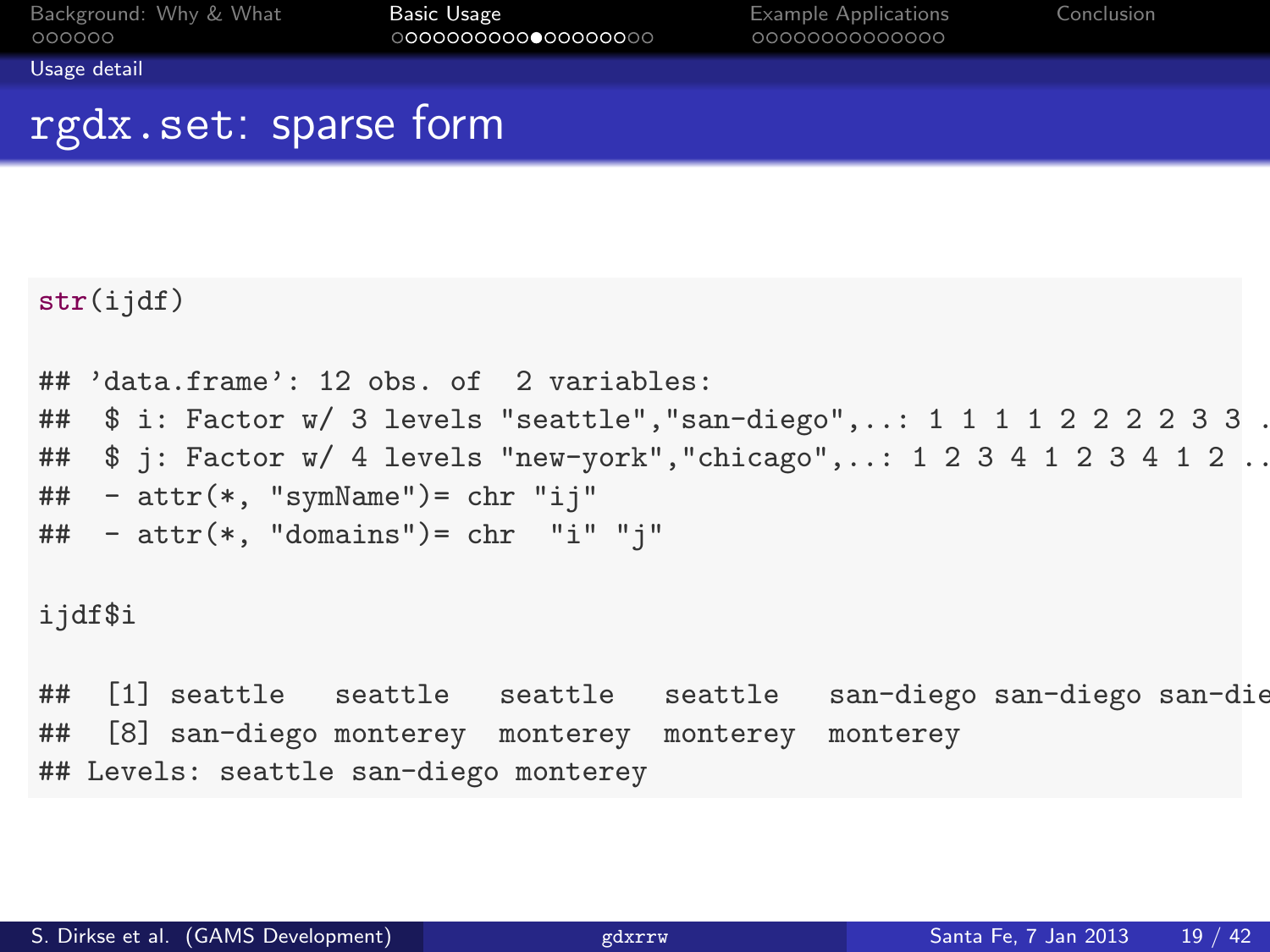| Background: Why & What<br>000000 | <b>Basic Usage</b><br>0000000000000000000 | <b>Example Applications</b><br>00000000000000 | Conclusion |
|----------------------------------|-------------------------------------------|-----------------------------------------------|------------|
| Usage detail                     |                                           |                                               |            |
| rgdx: full form                  |                                           |                                               |            |

```
ijlst \leftarrow rgdx("trans", list(name = "ij", form = "full"))
# str(ijlst)
ijlst$val
## new-york chicago topeka santaFe
## seattle 1 \t 1 \t 1 \t 1## san-diego 1 1 1 1
## monterey 1 1 1 1
```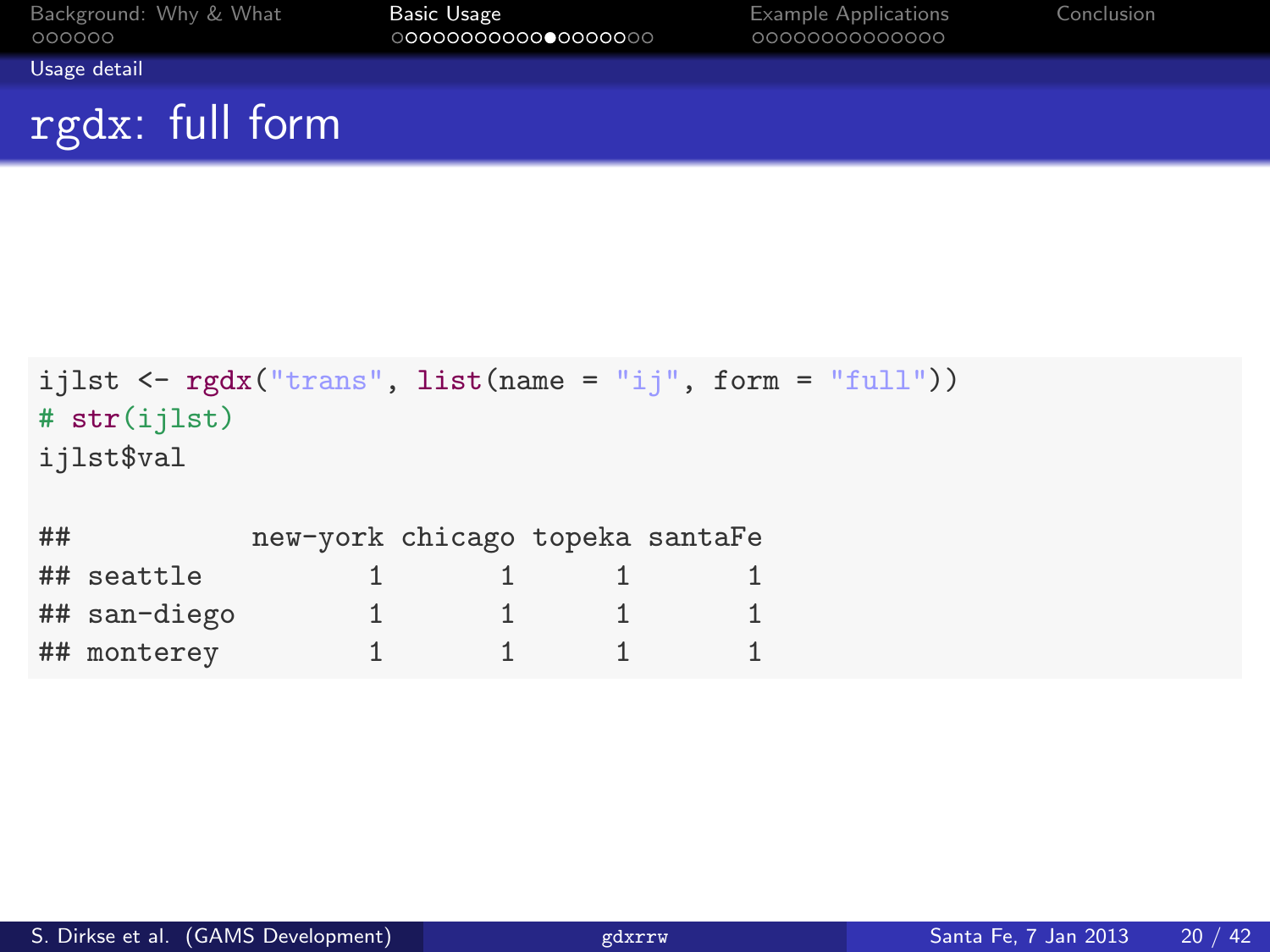<span id="page-20-0"></span>

[Usage detail](#page-20-0)

## rgdx.param: reading parameters as dataframes

```
(adf <- rgdx.param("trans", "a"))
## i value
## 1 seattle 350
## 2 san-diego 600
## 3 monterey 400
str(adf)
## 'data.frame': 3 obs. of 2 variables:
## $ i : Factor w/ 3 levels "seattle","san-diego",..: 1 2 3
## $ value: num 350 600 400
## - attr(*, "symName")= chr "a"
\# - attr(*. "domains")= chr "i"
```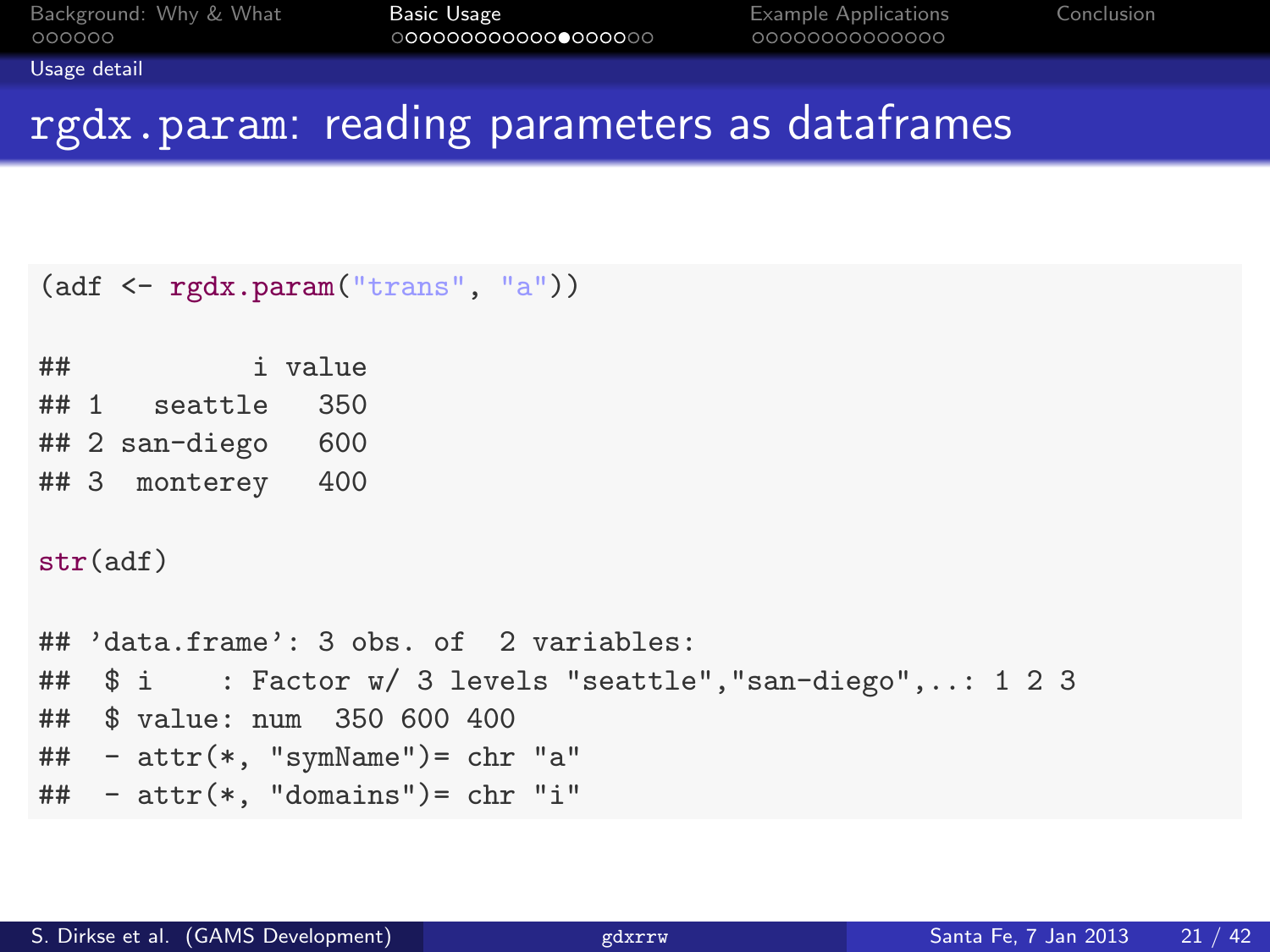<span id="page-21-0"></span>

[Usage detail](#page-21-0)

#### rgdx: reading parameters as lists

```
blst \leftarrow rgdx("trans", list(name = "b"))
str(blst)
## List of 7
## $ name : chr "b"
## $ type : chr "parameter"
## $ dim : int 1
## $ val : num [1:4, 1:2] 1 2 3 4 325 300 275 375
## $ form : chr "sparse"
## $ uels :List of 1
## ..$ : chr [1:4] "new-york" "chicago" "topeka" "santaFe"
## $ domains: chr "j"
```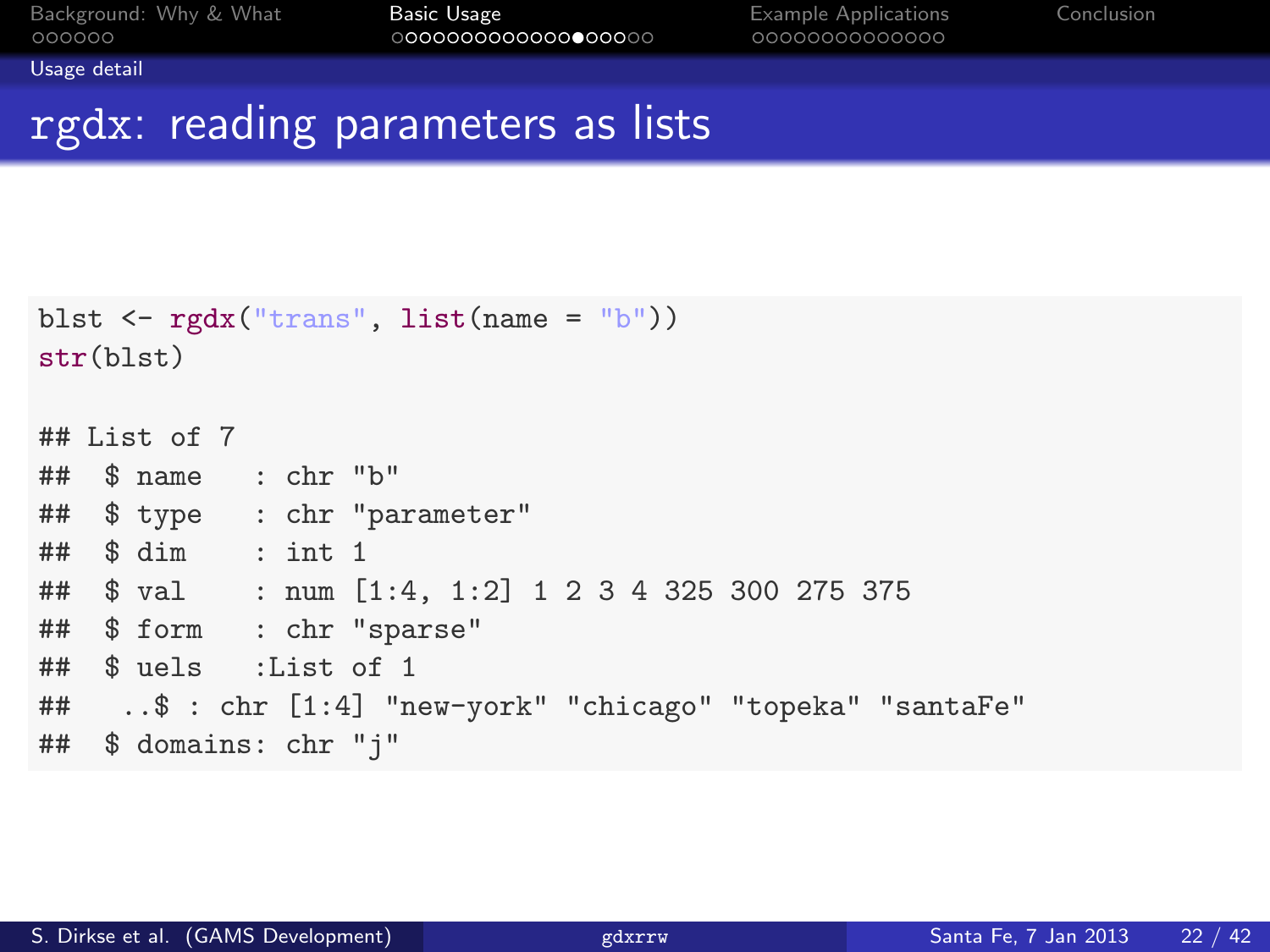| Background: Why & What |  |  |
|------------------------|--|--|
| 000000                 |  |  |

<span id="page-22-0"></span>

[Usage detail](#page-22-0)

## rgdx: reading parameters as lists

```
blst[c("val", "uels")]
## $val
\# [, 1] [, 2]
## [1,] 1 325
## [2,] 2 300
## [3,] 3 275
## [4,] 4 375
##
## $uels
## $uels[[1]]
## [1] "new-york" "chicago" "topeka" "santaFe"
```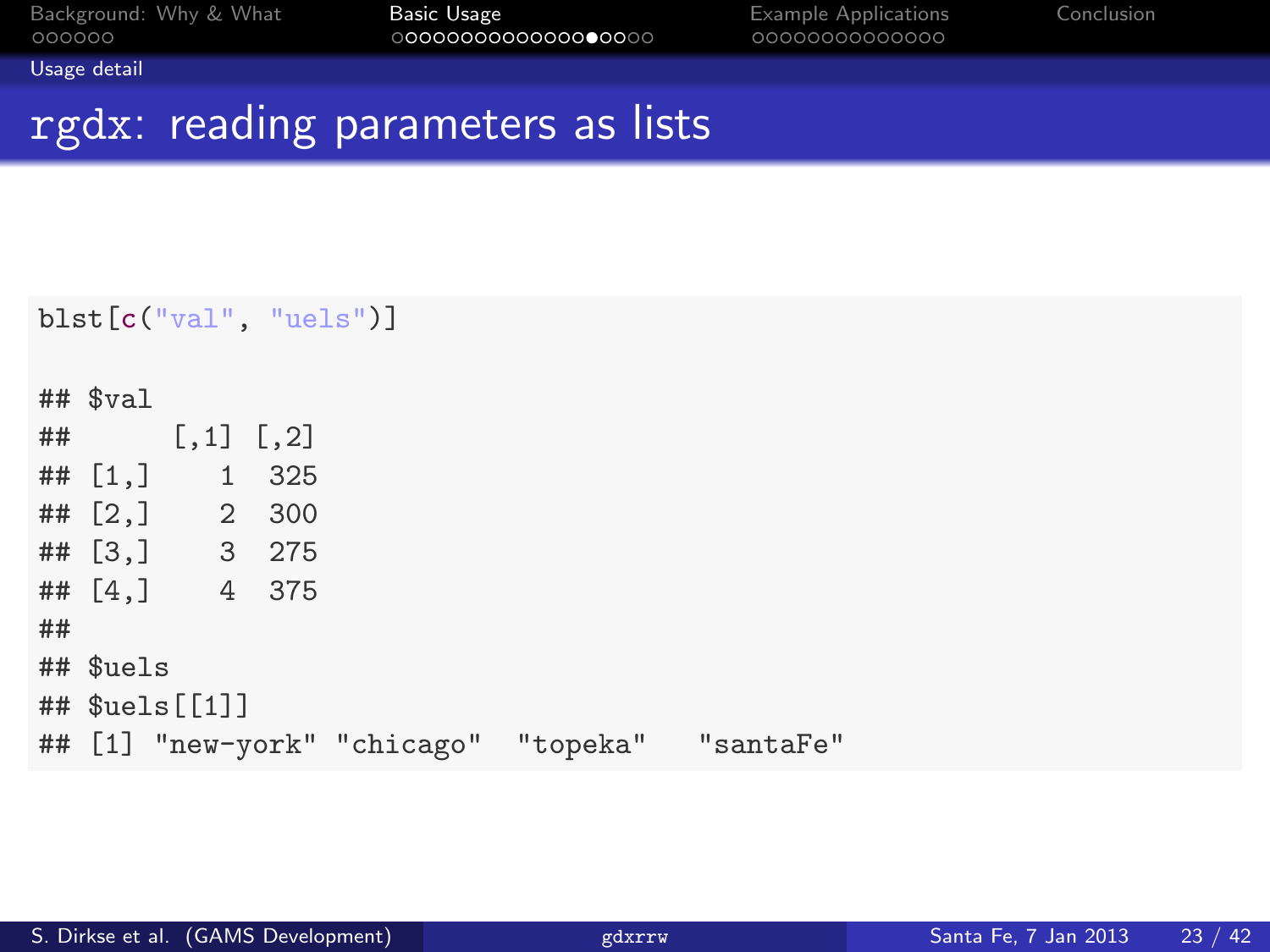<span id="page-23-0"></span>

[Usage detail](#page-23-0)

### rgdx.param: sparse form

#### (ddf <- rgdx.param("trans", "d"))

| ##   |    | i         | i.             | value |
|------|----|-----------|----------------|-------|
| ## 1 |    | seattle   | new-york 2.404 |       |
| ## 2 |    | seattle   | chicago 1.733  |       |
| ## 3 |    | seattle   | topeka 1.455   |       |
| ## 4 |    | seattle   | santaFe 1.176  |       |
| ## 5 |    | san-diego | new-york 2.429 |       |
| ## 6 |    | san-diego | chicago 1.729  |       |
| ## 7 |    | san-diego | topeka 1.274   |       |
| ## 8 |    | san-diego | santaFe 0.670  |       |
| ##   | 9  | monterey  | new-york 2.570 |       |
| ##   | 10 | monterey  | chicago 1.856  |       |
| ##   | 11 | monterey  | topeka 1.435   |       |
| ##   | 12 | monterey  | santaFe 0.890  |       |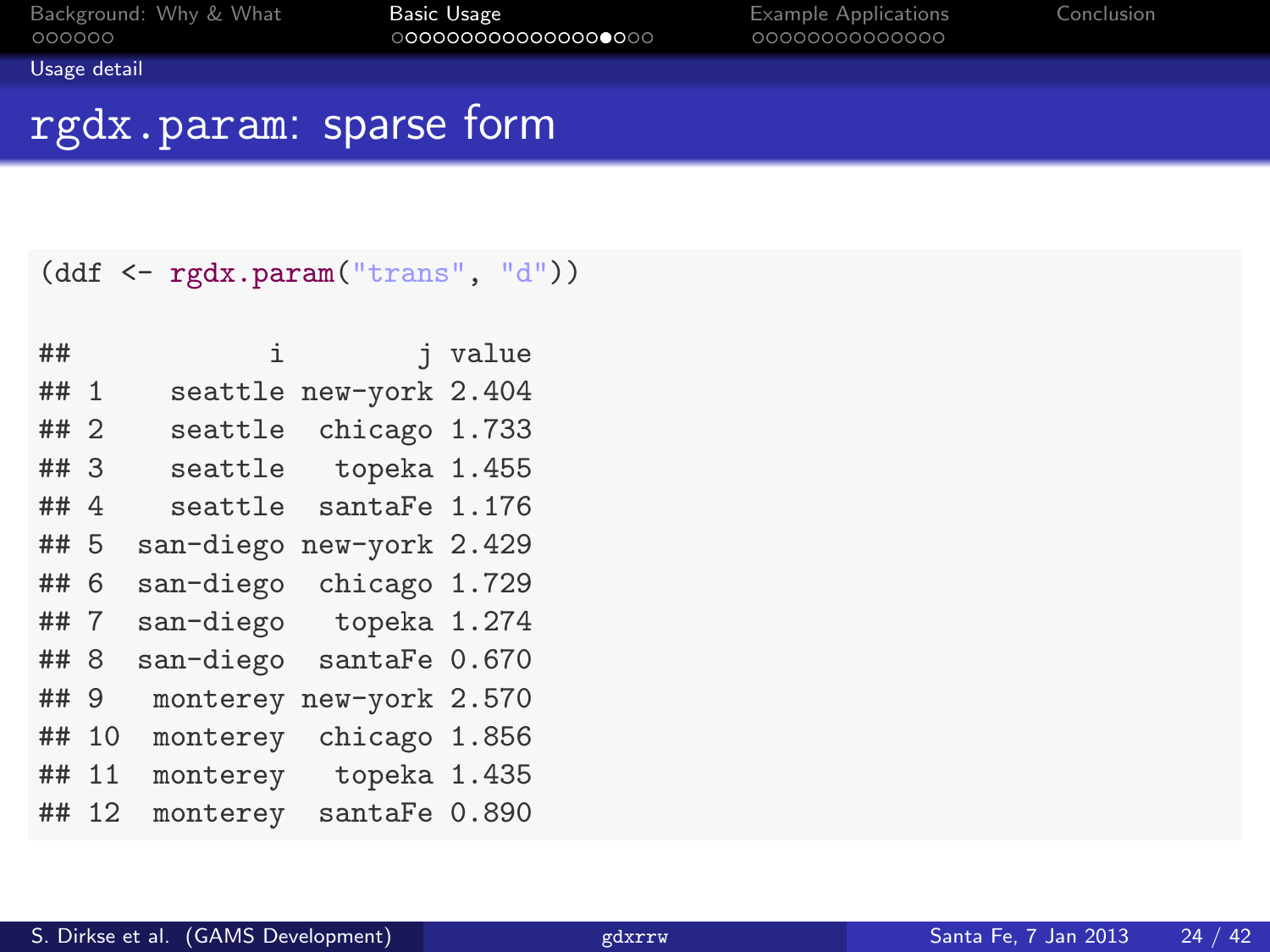| Background: Why & What<br>000000 | Basic Usage<br>0000000000000000000 | <b>Example Applications</b><br>00000000000000 | Conclusion |
|----------------------------------|------------------------------------|-----------------------------------------------|------------|
| Usage detail                     |                                    |                                               |            |
| rgdx: full form                  |                                    |                                               |            |

```
dlst \leq rgdx("trans", list(name = "d", form = "full"))
# str(dlst)
dlst$val
## new-york chicago topeka santaFe
## seattle 2.404 1.733 1.455 1.176
## san-diego 2.429 1.729 1.274 0.670
## monterey 2.570 1.856 1.435 0.890
```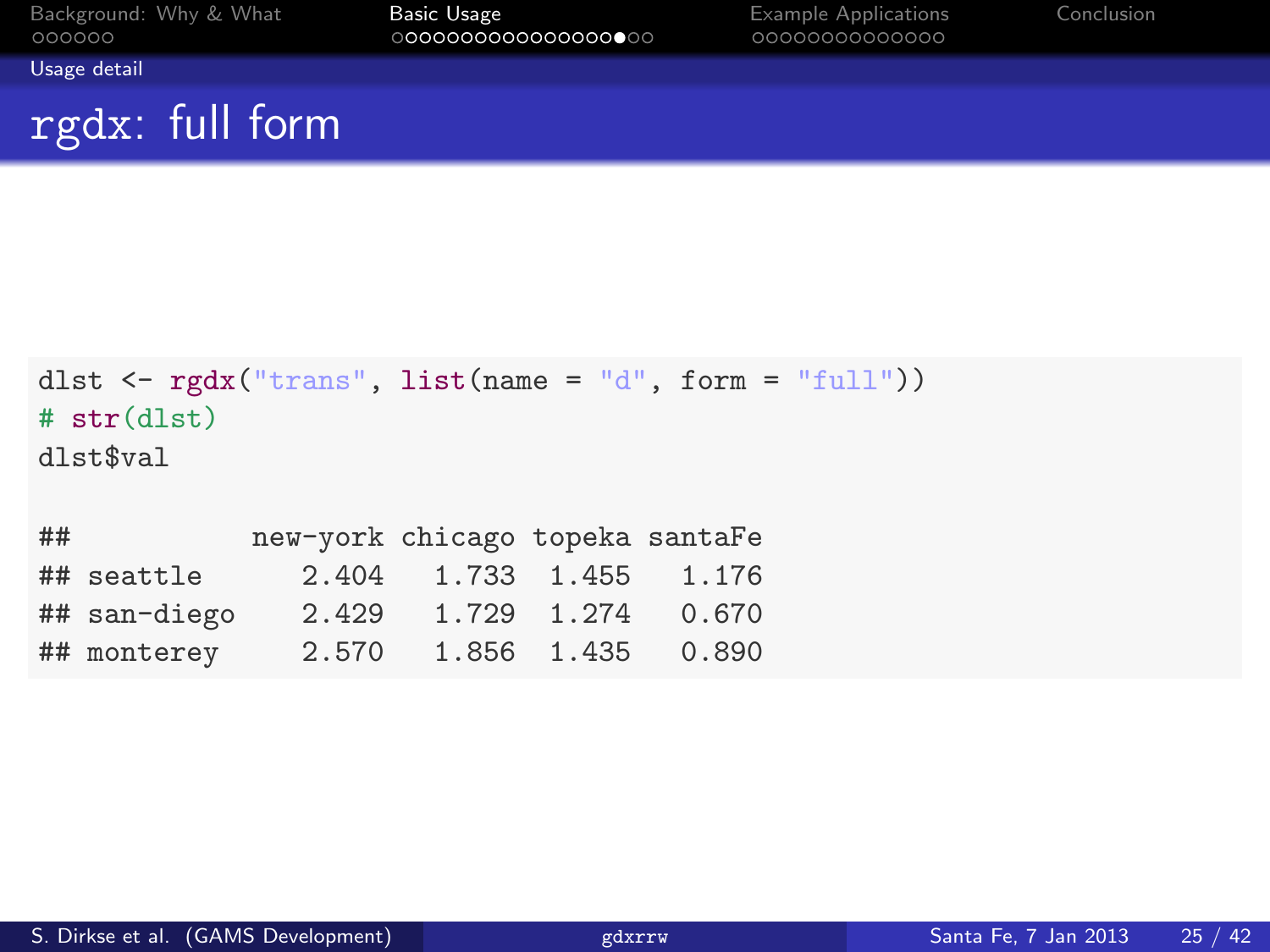<span id="page-25-0"></span>

[Writing data](#page-25-0)

# Introduction to wgdx

- All symbols are written at once: no appending to existing GDX files is supported
- Think of wgdx as the inverse of rgdx
	- The same data is written & read
	- Each works with data in full or sparse form
- wgdx is the basic function
- various convenience wrappers exist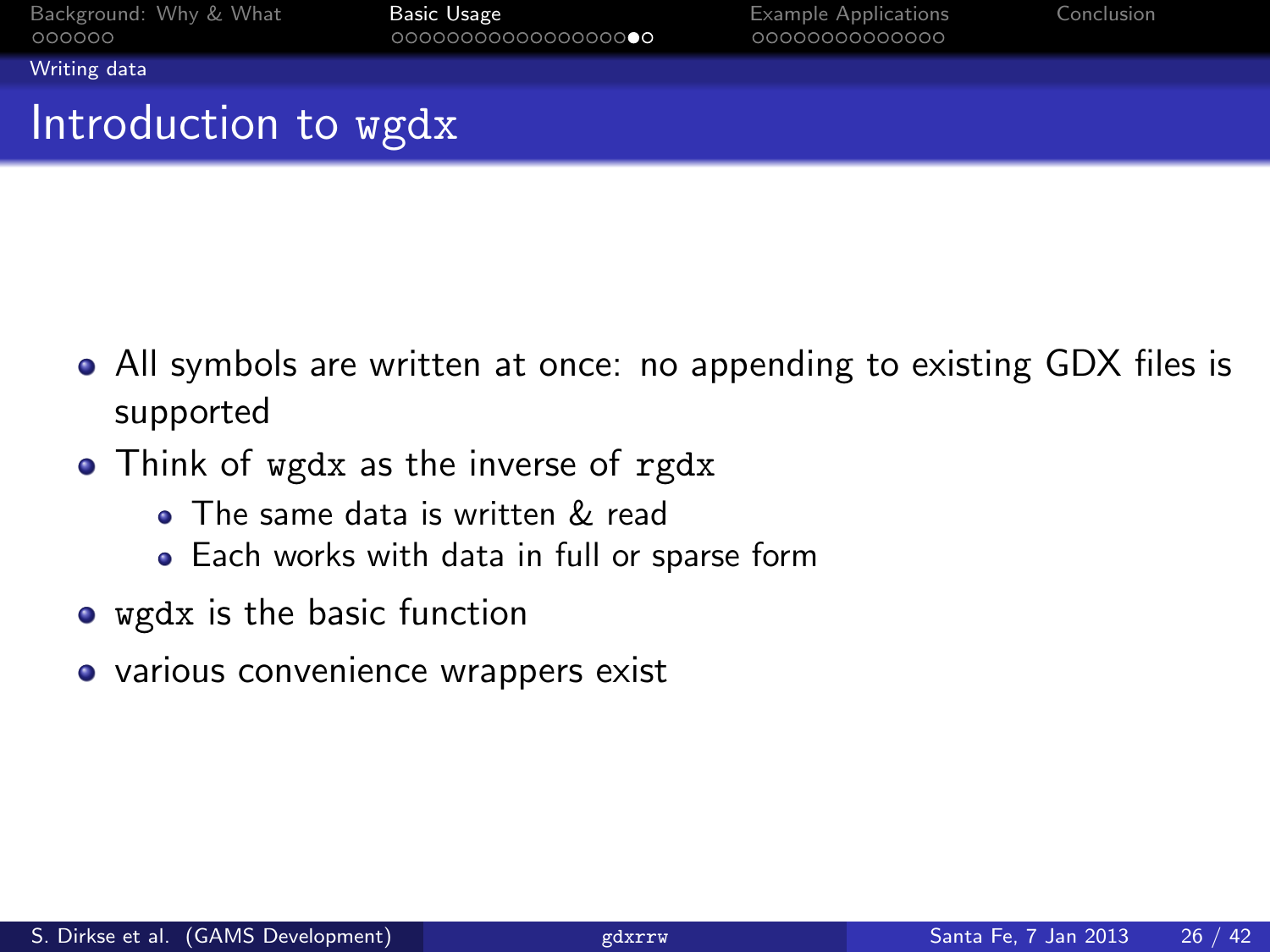<span id="page-26-0"></span>

[Writing data](#page-26-0)

## Reproducing the input

```
jout <- list(name='j',form='sparse',uels=jlst$uels,val=jlst$val)
jjout <- jjlst ; jjout$domains <- NULL
bout <- list(name='b',uels=blst$uels,val=blst$val,type='parameter')
dout <- list(name='d',form='full',uels=dlst$uels,val=dlst$val,
             type='parameter')
wgdx.lst('tmp',list(fdf,idf,iidf,jout,jjout,ijdf,adf,bout,dout))
system('gdxdiff trans tmp')
```
Data frames work as inverses wrt. input and output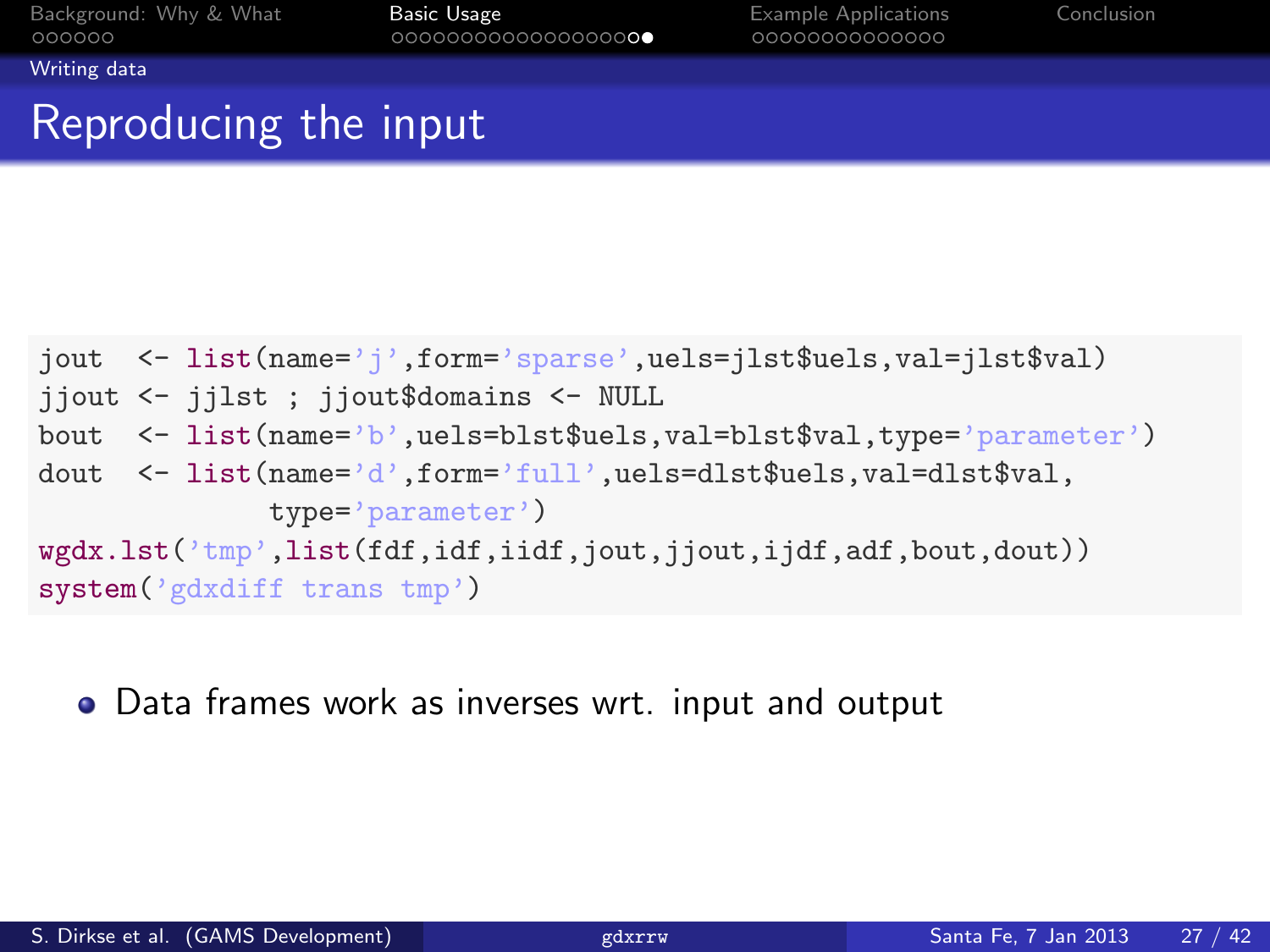<span id="page-27-0"></span>

[Euro TSP](#page-27-0)

# Visualizing a TSP on R's eurodist data

- **•** Start with R's eurodist data
- Write data (cities and distances) to GDX
- **o** Solve TSP in GAMS
- Dump tour to GDX
- **e** Read tour into R
- Plot cities and tour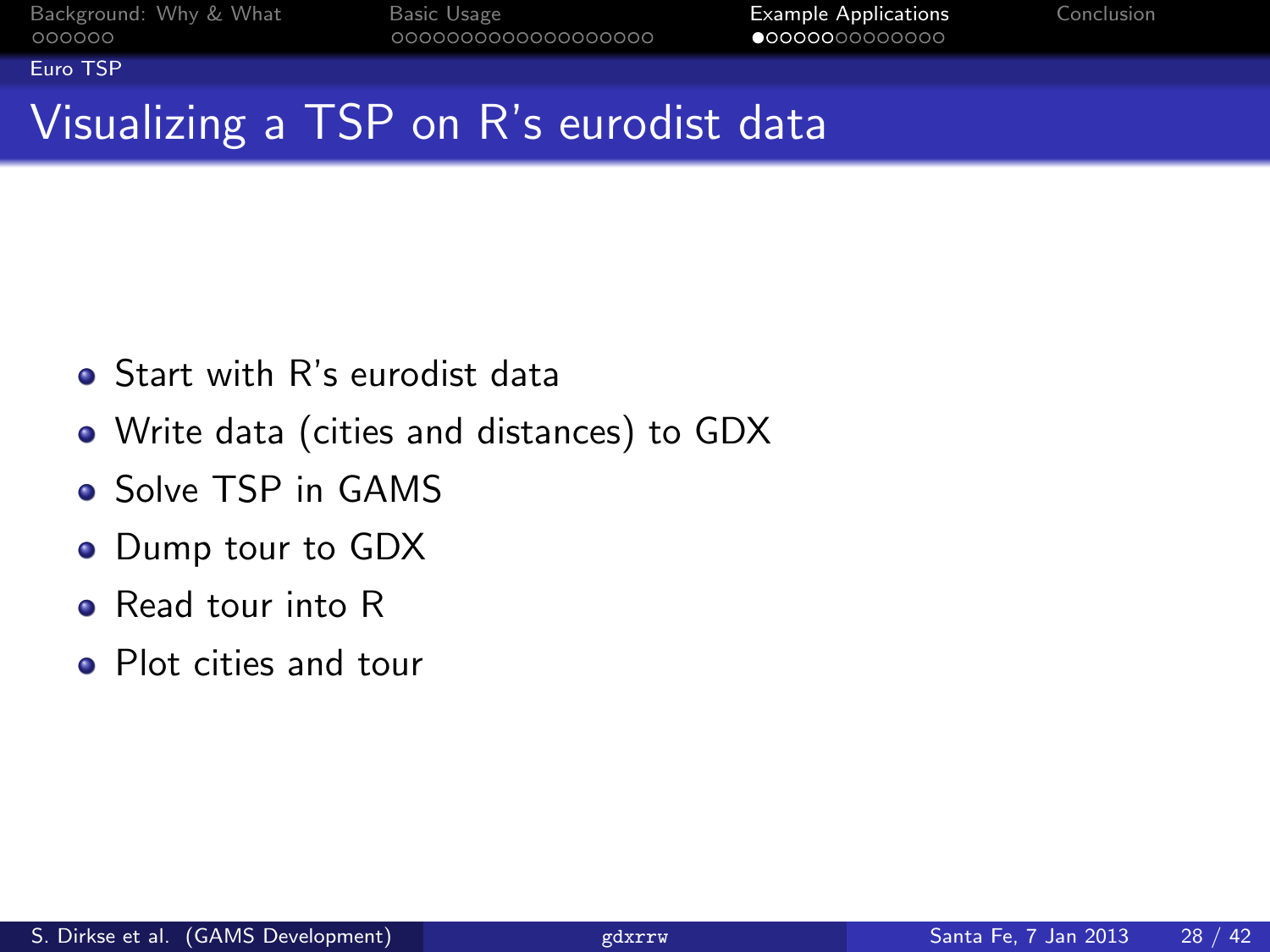<span id="page-28-0"></span>

[Euro TSP](#page-28-0)

## TSP model in GAMS

```
sets ii 'set of cities':
parameter c(ii, ii) 'inter-city distances';
```
\$ g d x in eurodist  $float$  i  $=$ cities c $=$ dist  $$ g dx in$ 

 $$$ include tsp\_dse $X$ 

```
scalars modelstat, solvestat;
modelstat = DSE. modelstat:
solved <b>set</b> at = <b>DSE</b>. solved <b>set</b> at :execute_unload 'eurosol', modelstat, solvestat, ii, tour;
```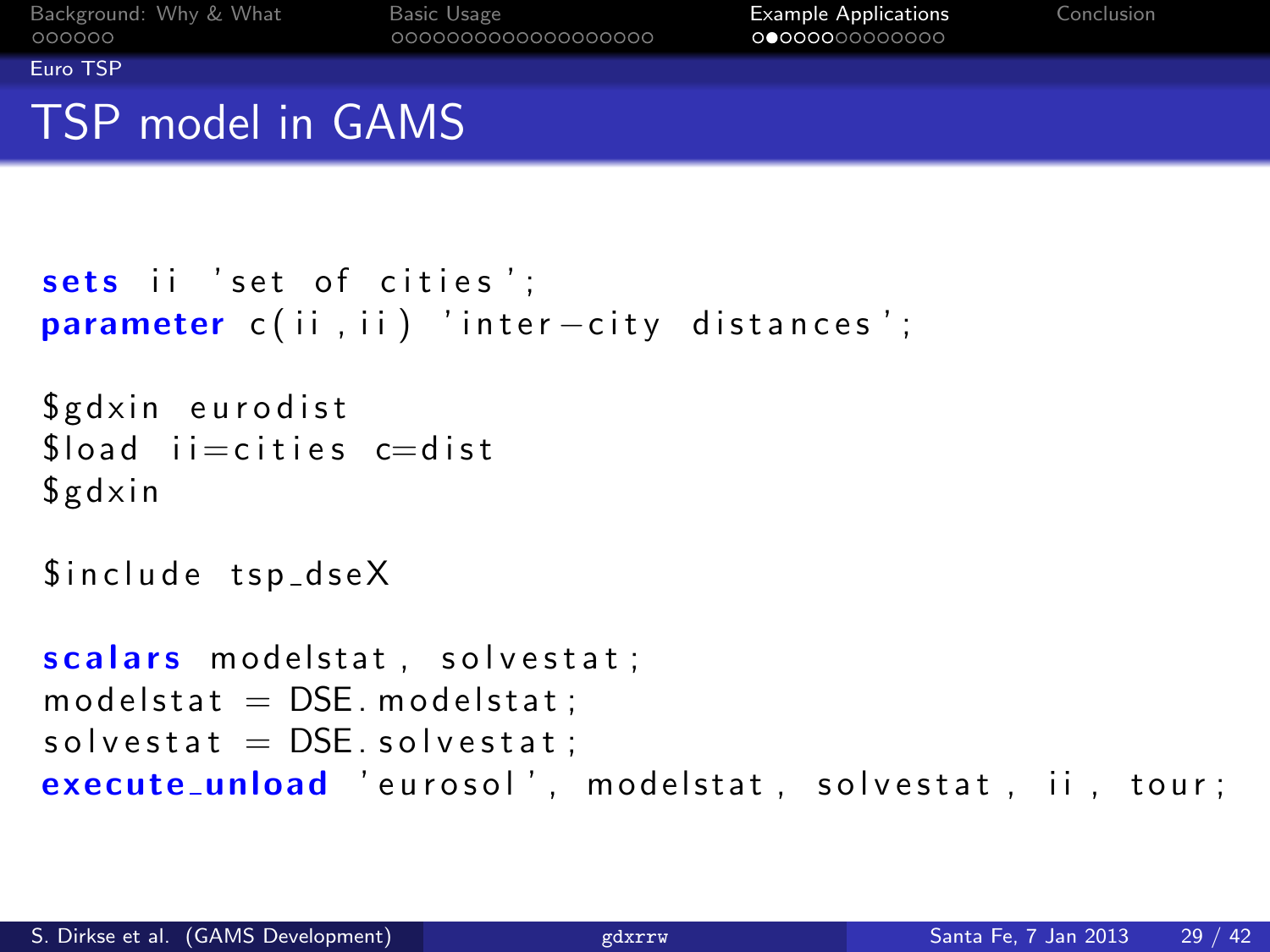<span id="page-29-0"></span>

[Euro TSP](#page-29-0)

# Write GDX and run GAMS

```
fnData <- "eurodist.gdx"
fnSol <- "eurosol.gdx"
invisible(suppressWarnings(file.remove(fnData,fnSol)))
n <- attr(eurodist,"Size")
cities <- attr(eurodist,"Labels")
uu <- list(c(cities))
dd <- as.matrix(eurodist)
clst <- list(name='cities',type='set',uels=uu,
             ts='cities from stats::eurodist')
dlst <- list(name='dist', type='parameter', dim=2, form='full',
             ts='distance', val=dd, uels=c(uu,uu))
wgdx (fnData, clst, dlst)
gams('tsp_dse.gms')
## [1] 0
```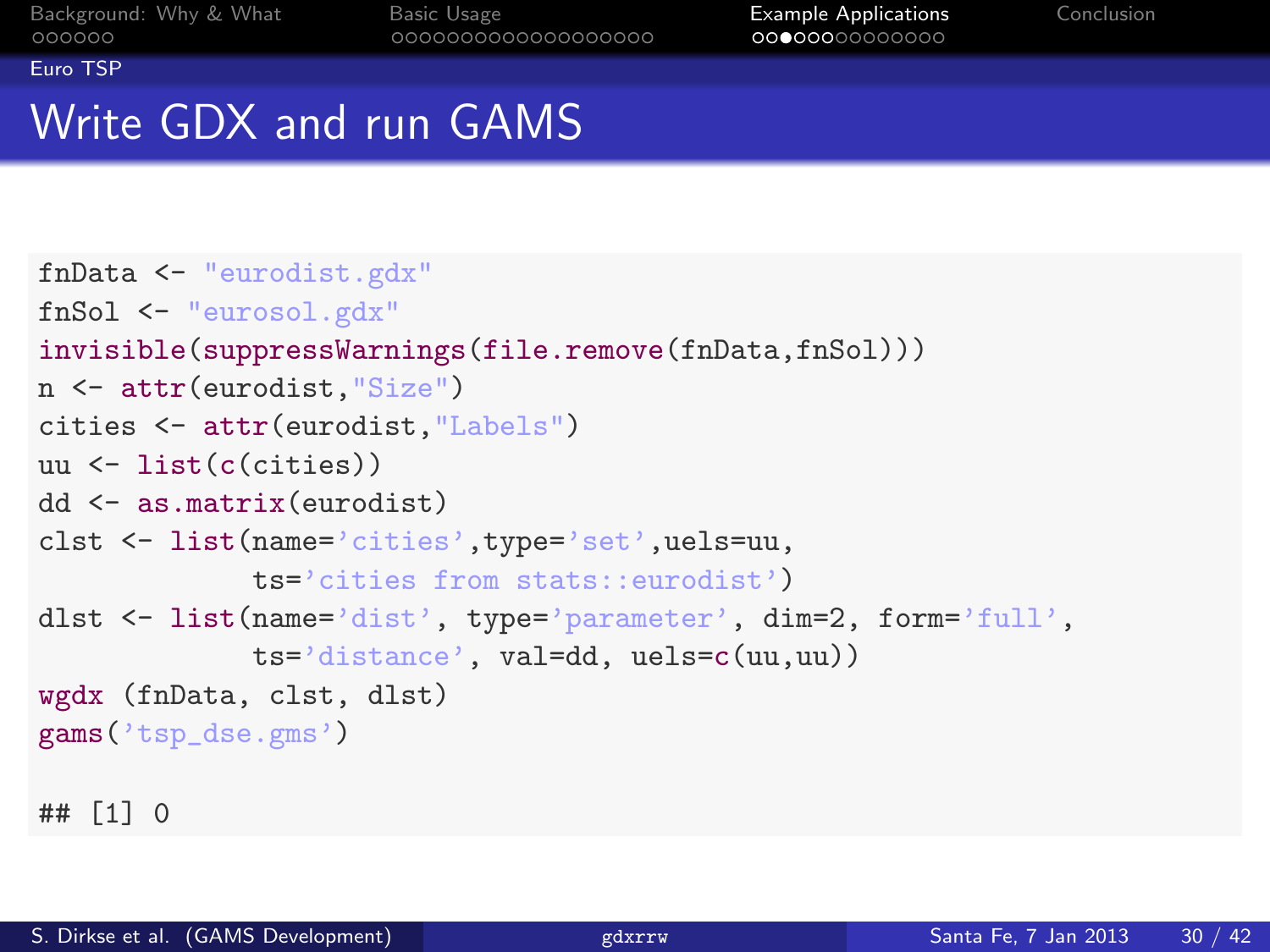<span id="page-30-0"></span>

[Euro TSP](#page-30-0)

## Read tour and compute locations

```
v \leftarrow \text{rgdx}(\text{fnSol}, \text{list}(\text{name} = "tour", \text{form} = "sparse"))nxt \leq - v$val [, 2]
# compute the sequence of cities, based on nxt
solSeq \leq NA \ast c(1:n + 1)
k < -1for (j in c(1:n)) {
     solSeq[j] <- k
    k \leftarrow nxt[k]}
solSeq[n + 1] <- 1
if (k != 1) stop("Bogus tour specified")
loc <- cmdscale(eurodist)
rx \leftarrow range(x \leftarrow loc[, 1])ry \leftarrow range(y \leftarrow -loc[, 2])tspres <- loc[solSeq, ]
s \leftarrow seq(n)
```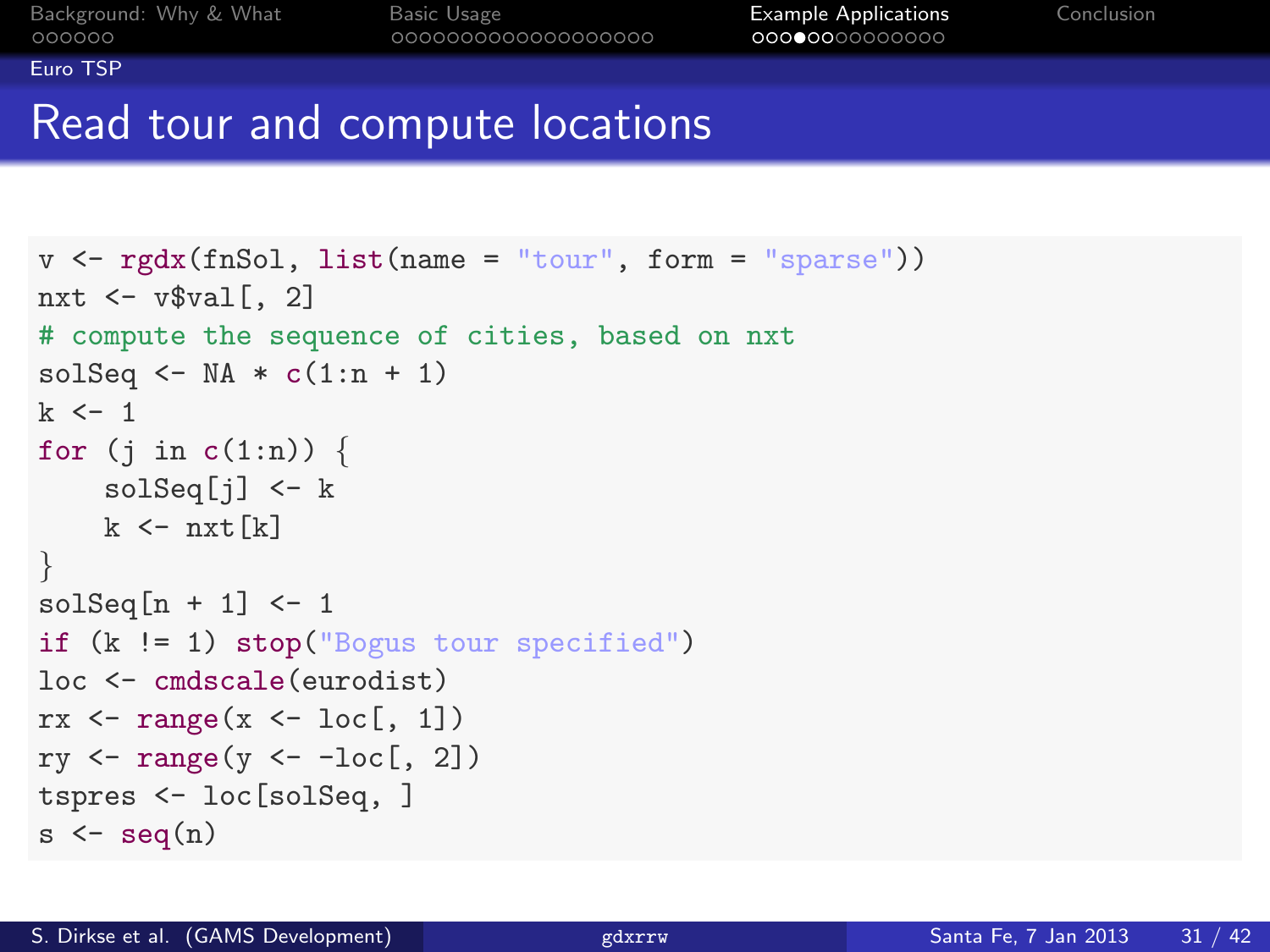| Background: Why & What |  |  |
|------------------------|--|--|
| 000000                 |  |  |

<span id="page-31-0"></span>

[Euro TSP](#page-31-0)

#### Plot tour

```
plot(x, y, type="n", asp=1, xlab="", ylab="")
arrows(tspres[s,1], -tspres[s,2], tspres[s+1,1], -tspres[s+1,2],
       angle=10, col="blue")
text(x, y, labels(eurodist), cex=0.8)
```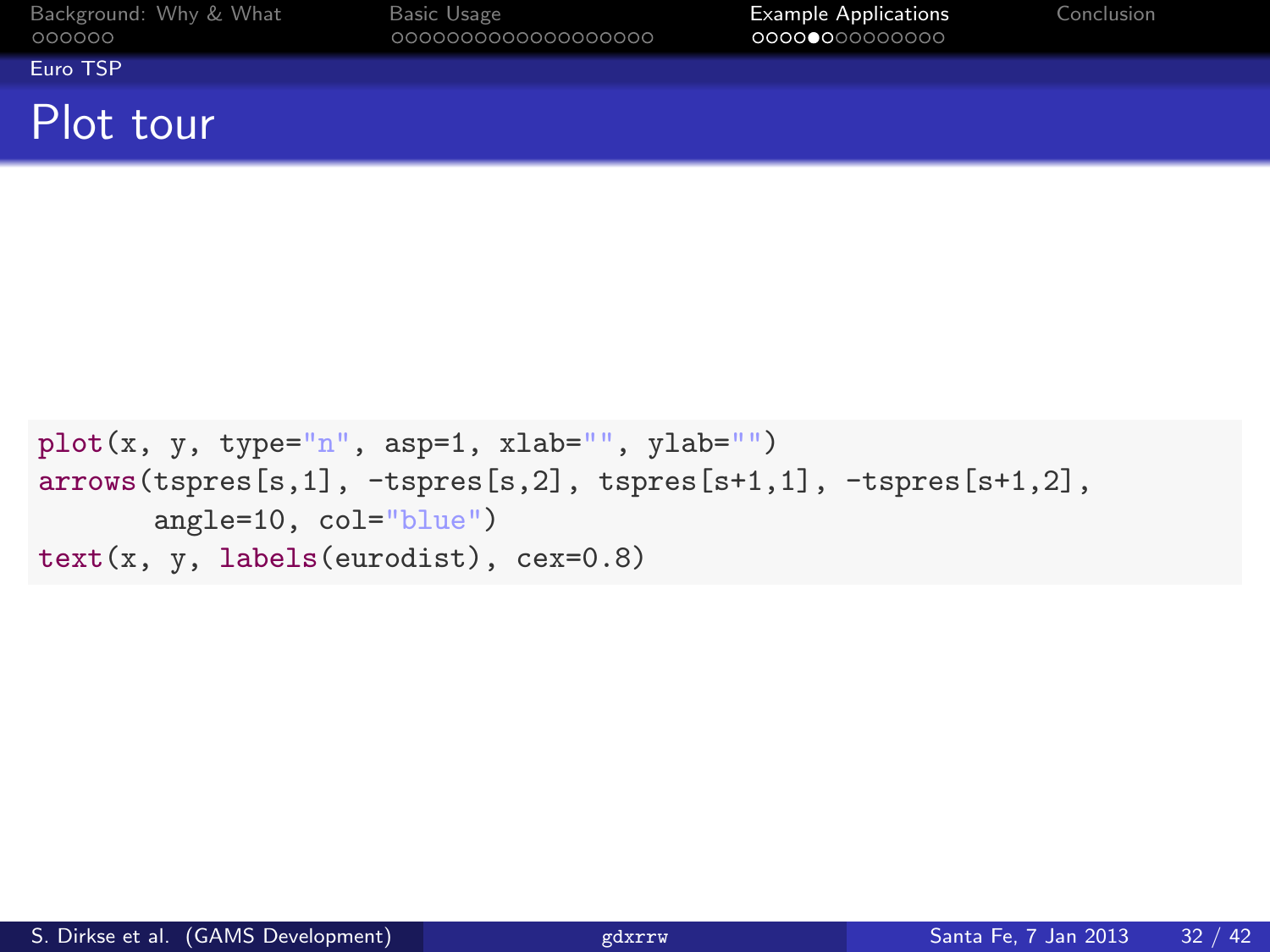<span id="page-32-0"></span>

#### [Euro TSP](#page-32-0)

# Optimal TSP Tour

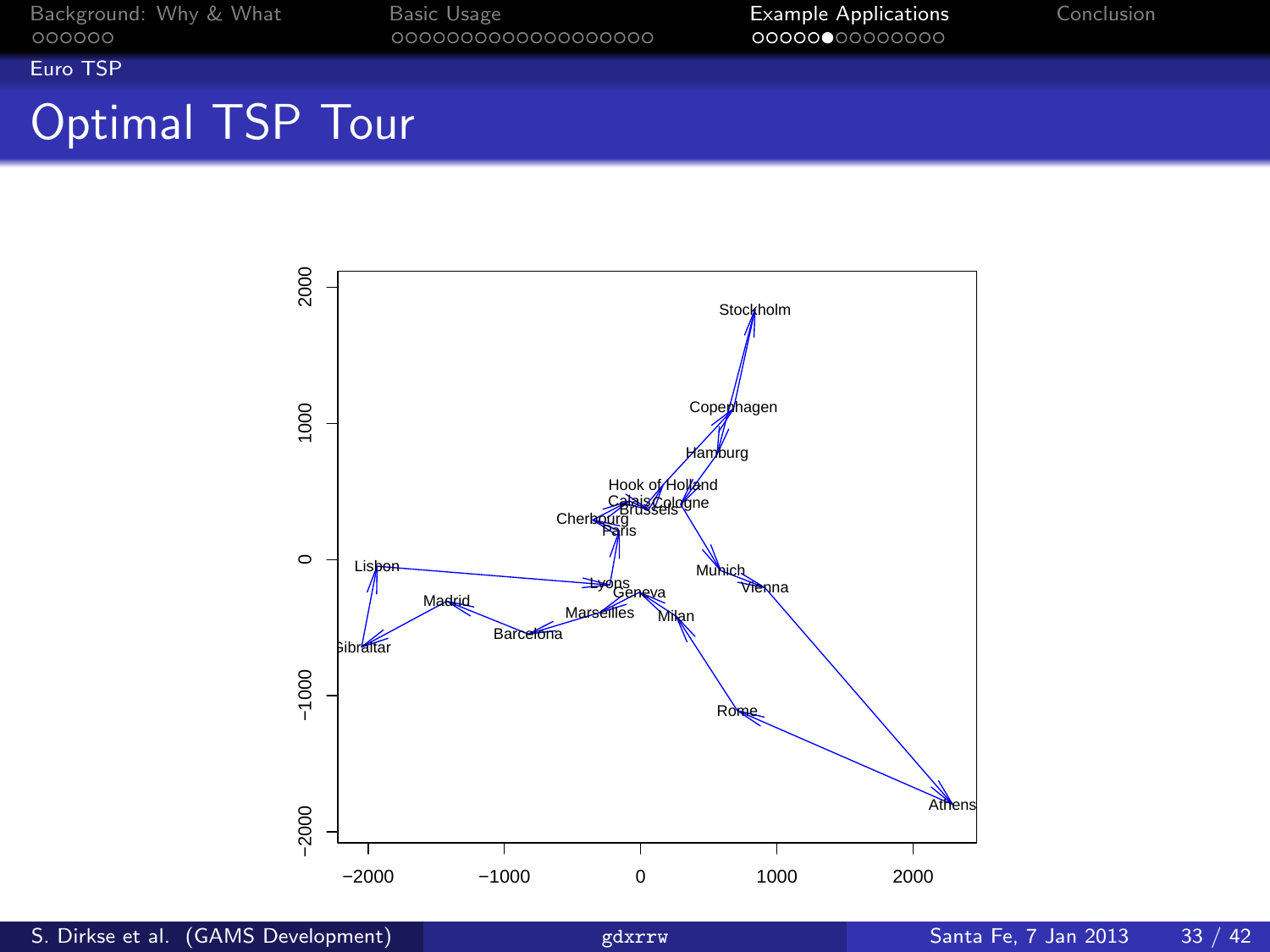<span id="page-33-0"></span>

[Visualization with maps](#page-33-0)

## Integrating model results with maps

- **•** Start with model results: regions and regional data
- **e** Read result into R
- Use R plotting capability to generate map outline
	- R package "maps" includes US state data
	- similar regional data are available for all countries
- Add pie charts to map to show regional data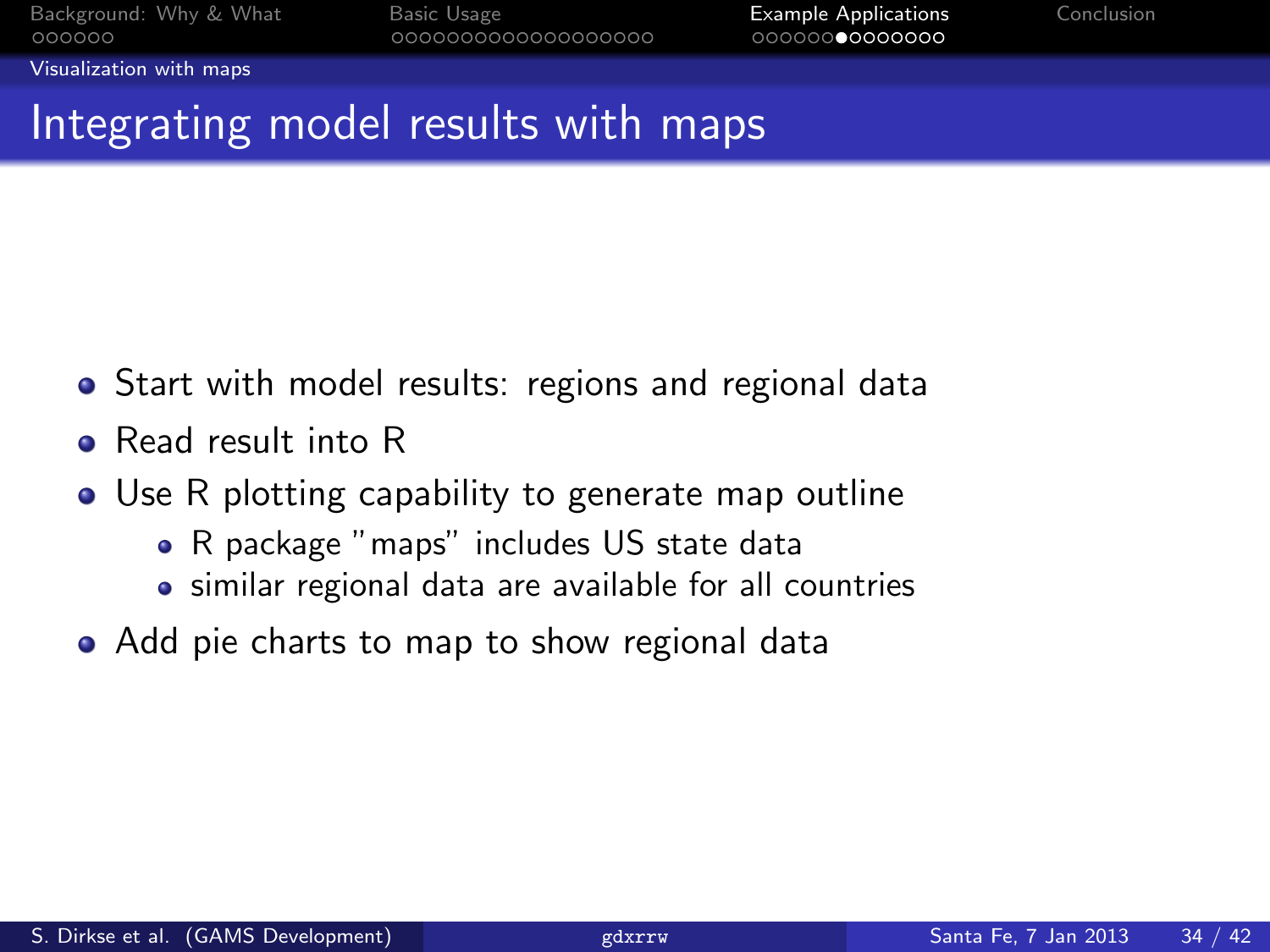<span id="page-34-0"></span>

[Visualization with maps](#page-34-0)

## Send model results to GDX

#### s e t s

```
s ' states to map'
 c ' commodities produced'
  ;
parameters
 sPrd(c, s) 'scaled production'
 w(s) 'scale factors based on total production'
  ;
```
\$include genStateDataX

```
execute_unload 'stateRes', s, c, sPrd, w:
```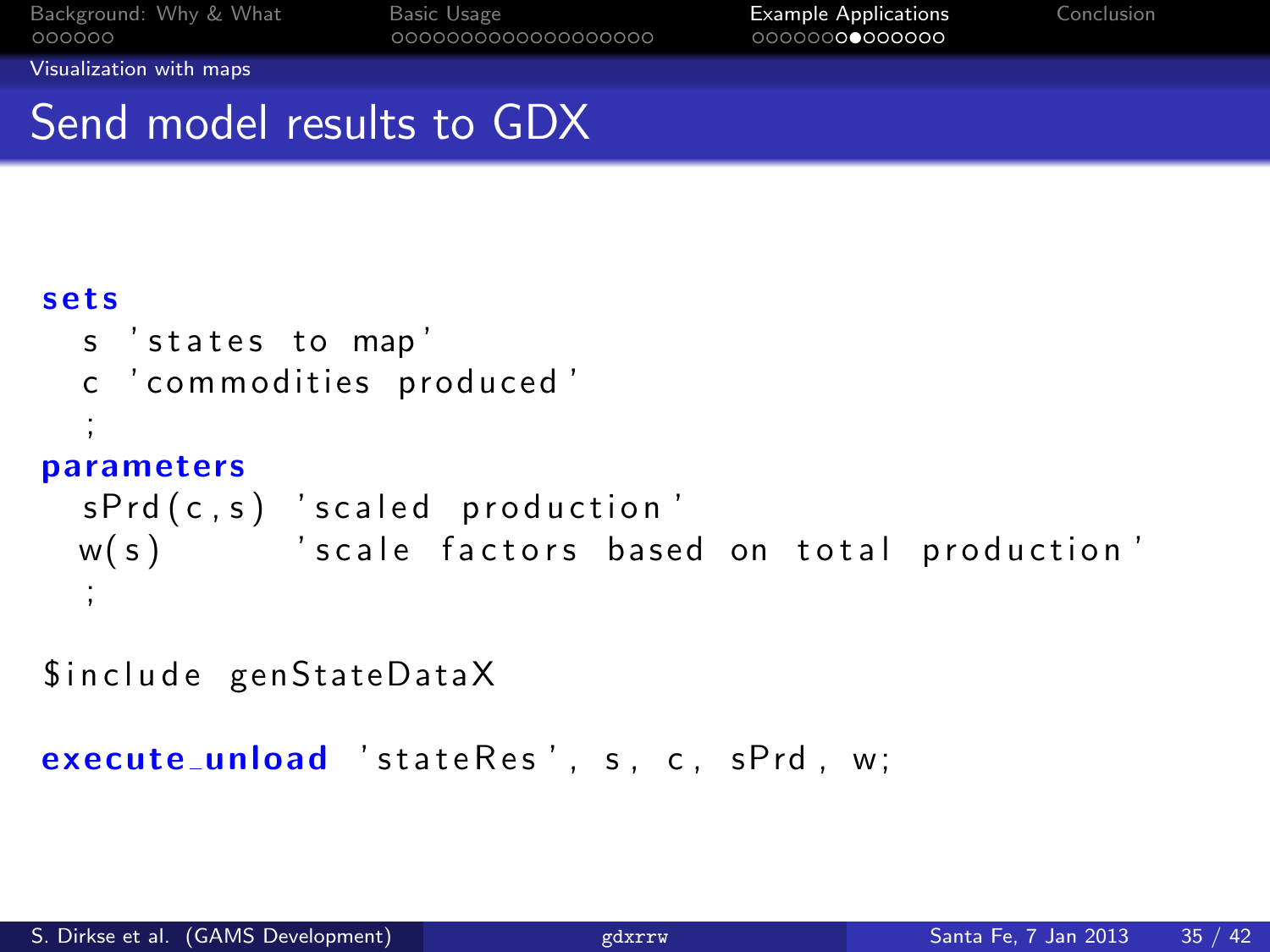| Background: Why & What<br>000000 | Basic Usage<br>000000000000000000 | <b>Example Applications</b><br>00000000●00000 | Conclusion |
|----------------------------------|-----------------------------------|-----------------------------------------------|------------|
| Visualization with maps          |                                   |                                               |            |
| Generate output                  |                                   |                                               |            |

#### if (!file.exists("stateRes.gdx")) invisible(gams("genStateData.gms"))

<span id="page-35-0"></span>source("statePieChart.R")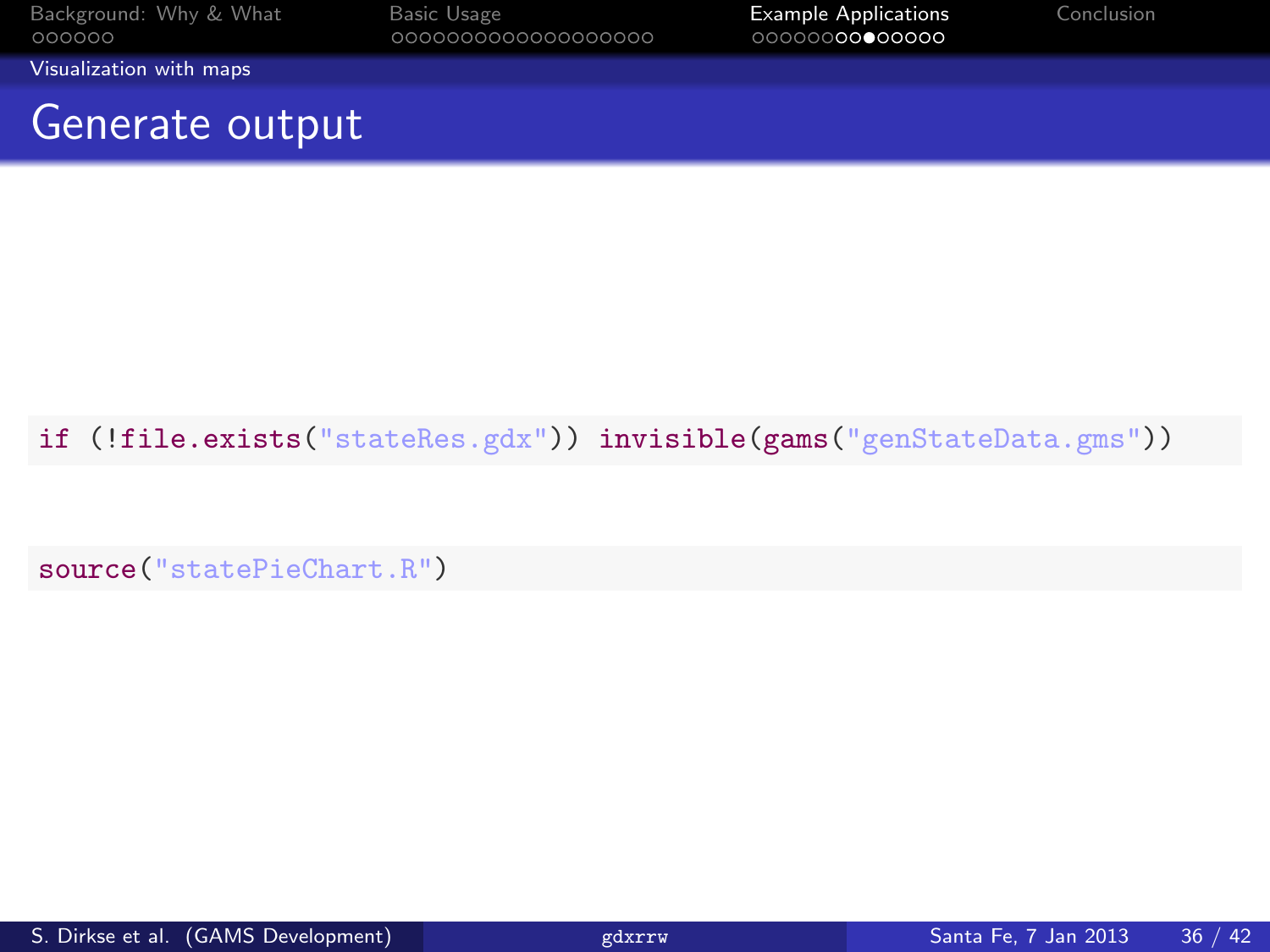<span id="page-36-0"></span>

[Visualization with maps](#page-36-0)

# Commodity production, by state

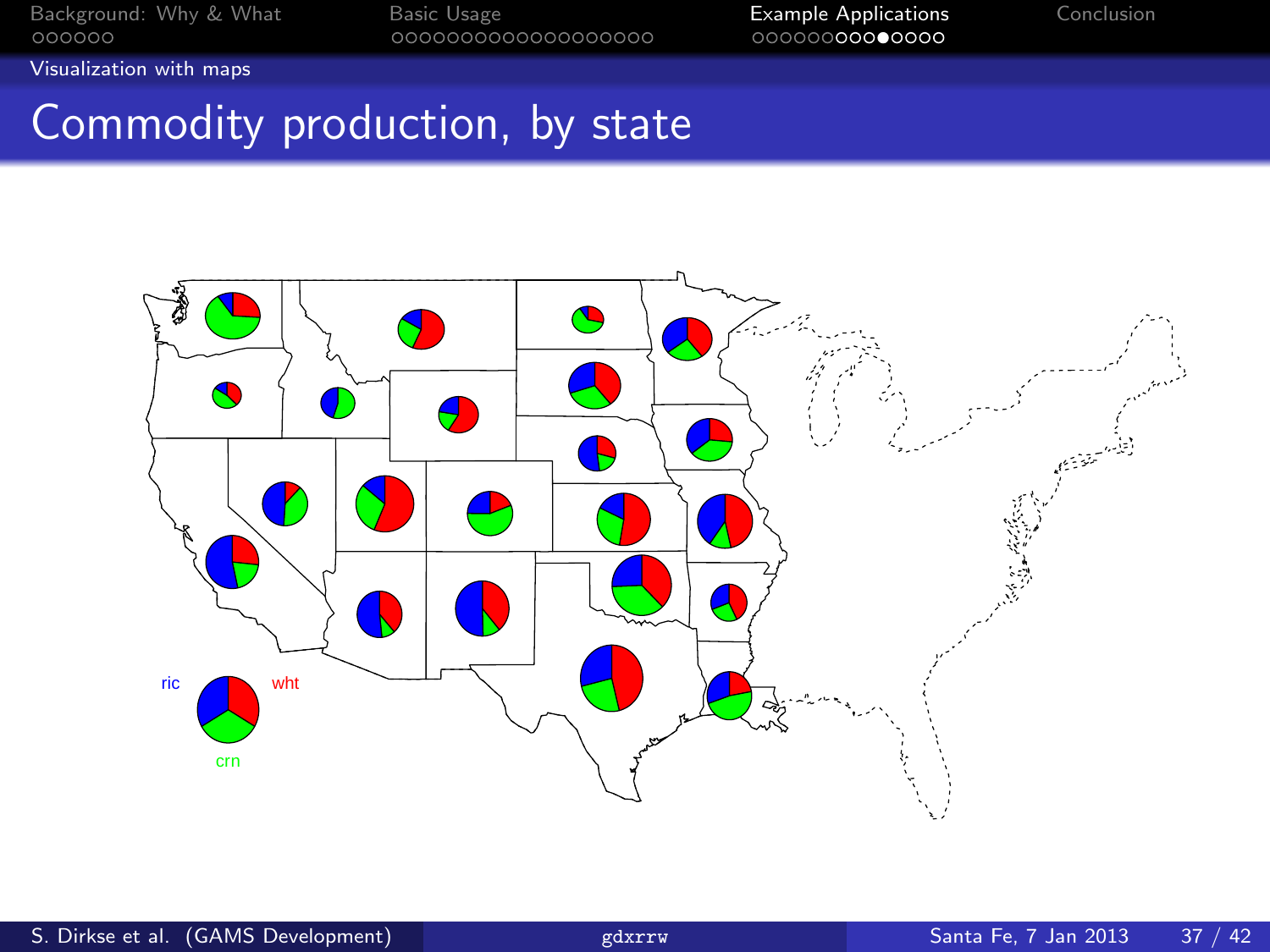[Background: Why & What](#page-2-0) [Basic Usage](#page-8-0) Basic Basic Usage Basic Basic Basic Basic Basic Basic Basic Basic Basic Basi<br>
Basic Usage Basic Usage Basic Usage Basic Basic Basic Basic Basic Basic Basic Basic Basic Basic Basic Basic B

<span id="page-37-0"></span>

[Visualization with maps](#page-37-0)

## Reading results and data prep

```
library(maps)
fnData <- "stateRes.gdx"
sdf <- rgdx.set(fnData, "s")
cdf <- rgdx.set(fnData, "c")
s <- (rgdx(fnData, list(name = "sPrd", form = "full"))) valw \leftarrow (rgdx(fnData, list(name = "w", form = "full")))$val
slist <- as.vector(sdf$i)
ns <- length(slist) # number of states
idx <- match(slist, state.name)
x <- state.center$x[idx]
y <- state.center$y[idx]
nc <- dim(cdf)[1] # number of commodities: each commodity gets a color
colors <- rainbow(nc)
```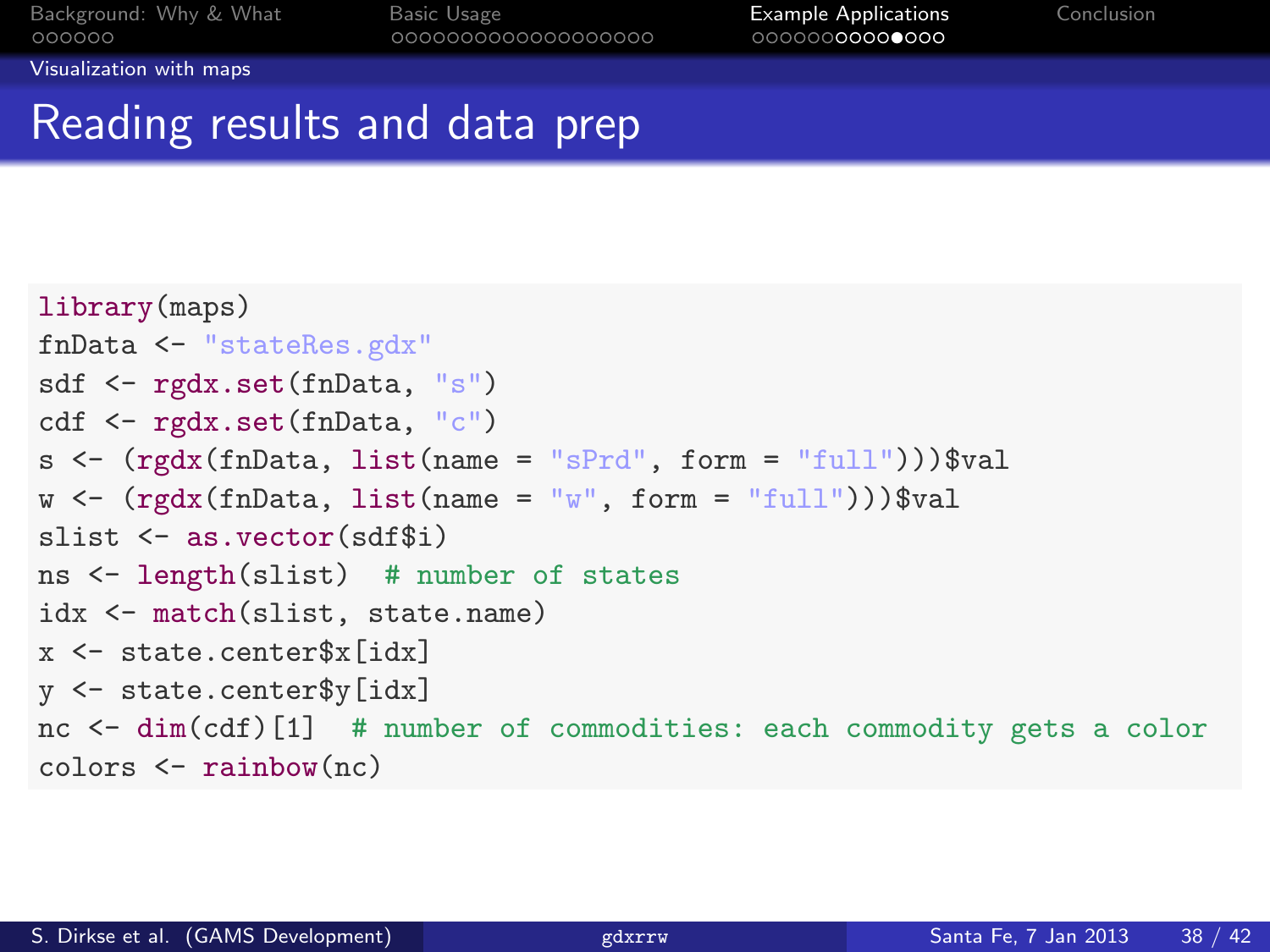| Background: Why & What<br>000000 | Basic Usage<br>000000000000000000 | <b>Example Applications</b><br>00000000000000 | Conclusion |
|----------------------------------|-----------------------------------|-----------------------------------------------|------------|
| Visualization with maps          |                                   |                                               |            |
| data prep                        |                                   |                                               |            |

```
# define the maximum size of the chart elements
minradius <- +Inf
for (i \text{ in } 1:\text{ns}) {
    for (j \in 1:n) {
         if (i != j) {
             r \leftarrow (x[i] - x[j])^2 + (y[i] - y[j])^2minradius <- min(minradius, r)
         }
    }
}
minradius <- sqrt(minradius)
np <- 200 # define the number of polygon points on the arc
npp \leftarrow np + 1n \leftarrow np - 1xx \leftarrow rep(0, npp)yy \leq -xxrad0 \le max(0.4, 0.5 * minradius) # maximum radius of pie chart
```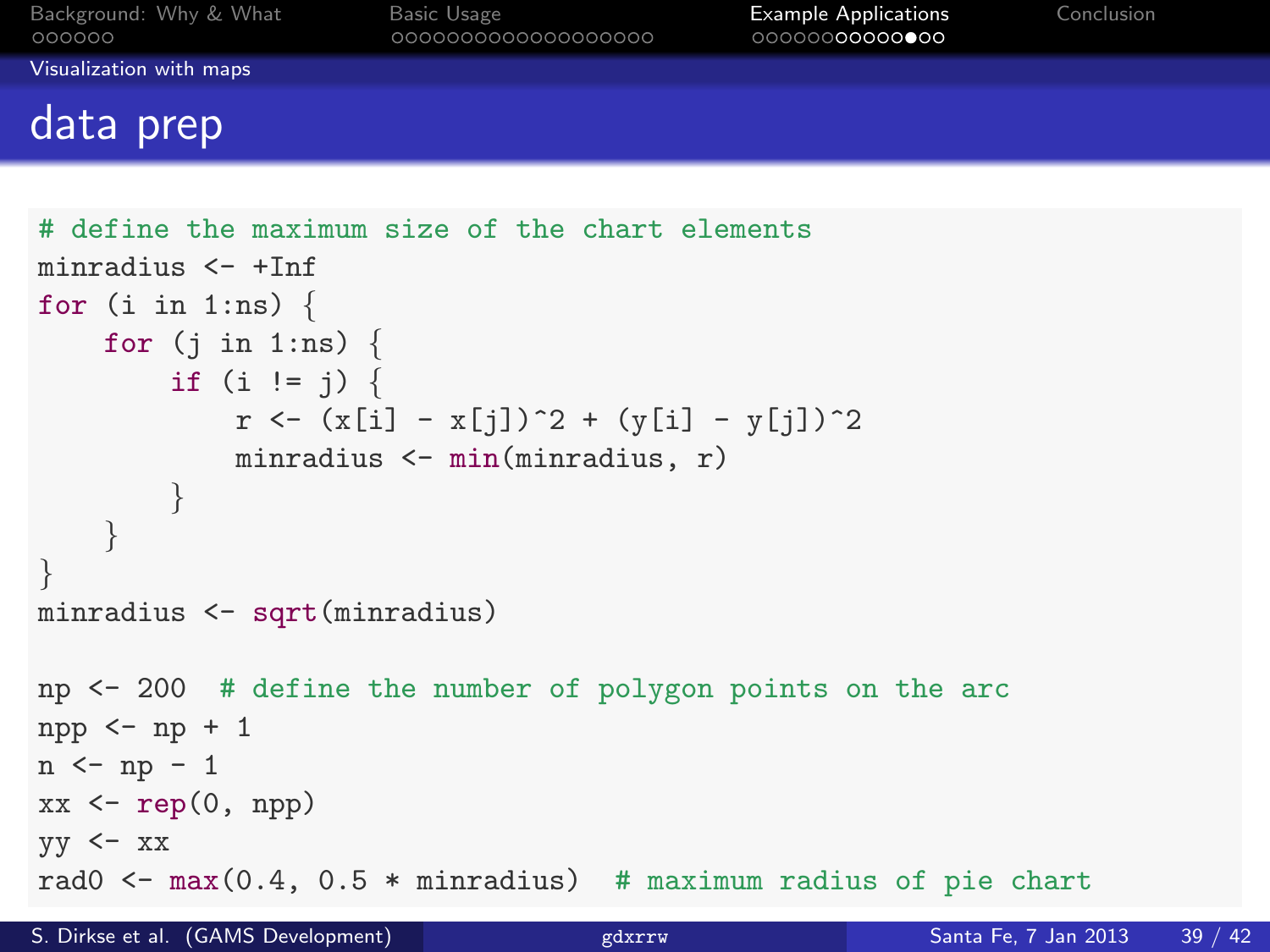<span id="page-39-0"></span>

[Visualization with maps](#page-39-0)

### Plot states and pie charts

```
map("state", interior = FALSE,lty=2)
map("state", boundary = TRUE, add = TRUE, region = slist)for (k \in \{1:n\}) {
  xx[npp] < - x[k]yy[npp] < -y[k]xfac \leftarrow 1 / cos((y[k]*pi)/180)
  r \leq - \text{rad0} \cdot w[k] ; beta \leq -0for (c in 1:nc) \{alpha \leq s[c,k]*2*pifor (i in 1:np) \{xx[i] \leftarrow xx[npp] + r*sin(beta + alpha * (i-1)/n) * xfacvy[i] < - yy[npp] + r*cos(beta + alpha * (i-1)/n)}
    beta <- beta + alpha
     coord \leftarrow \text{cbind}(xx, yy)polygon (coord,col=colors[c])
  }
```
}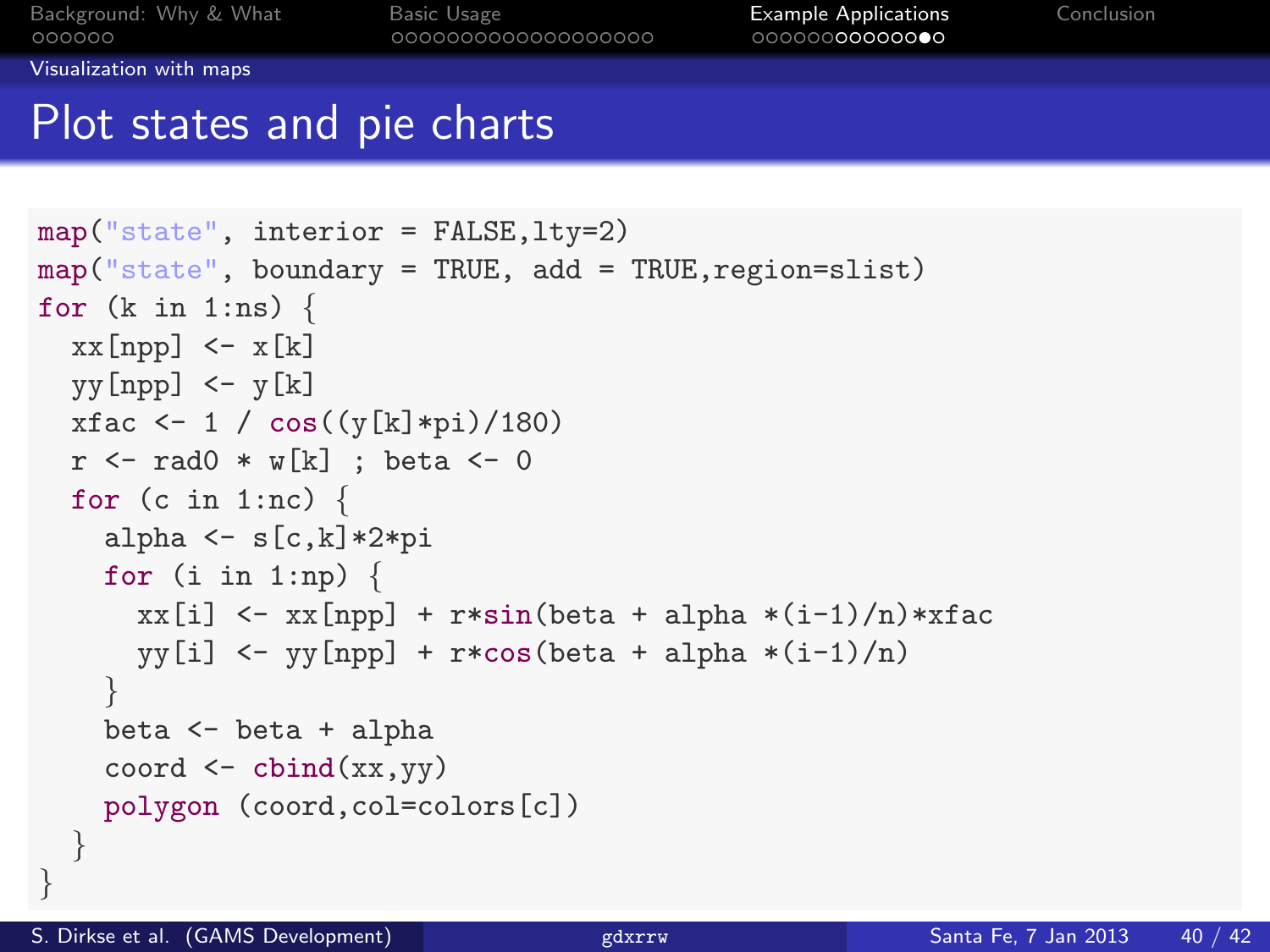<span id="page-40-0"></span>

[Visualization with maps](#page-40-0)

## Plot legend

```
xpac \leftarrow -120 ; ypac \leftarrow 30 # a nice pacific location
xfac \leftarrow 1 / cos((ypac*pi)/180)
xleg <- vector(mode='numeric',length=nc)
yleg <- vector(mode='numeric',length=nc)
cleg <- vector(mode="character",length=nc)
xx[npp] \leftarrow xpac; yy[npp] \leftarrow ypacr \leq - \text{rad0}; beta \leq -0; for (c \text{ in } 1:\text{nc}) {
  alpha \leftarrow (2/3)*pi ; theta \leftarrow beta + alpha * 0.5
  xleg[c] <- xpac + 2.5*r*sin(theta)yleg[c] <- ypac + 1.6*r * cos(theta)cleg[c] <- paste0("commodity",as.character(c))
  cleg[c] <- as.character(cdf$i[c])
  for (i \text{ in } 1:\text{np}) {
    xx[i] \leftarrow xx[npp] + r*sin(beta + alpha * (i-1)/n) * xfacvy[i] \leftarrow vy[np] + r * cos(beta + alpha * (i-1)/n)beta \leftarrow beta + alpha; coord \leftarrow cbind(xx,yy)
  polygon (coord,col=colors[c]) }
text(xleg,yleg,labels=cleg,col=colors)
```